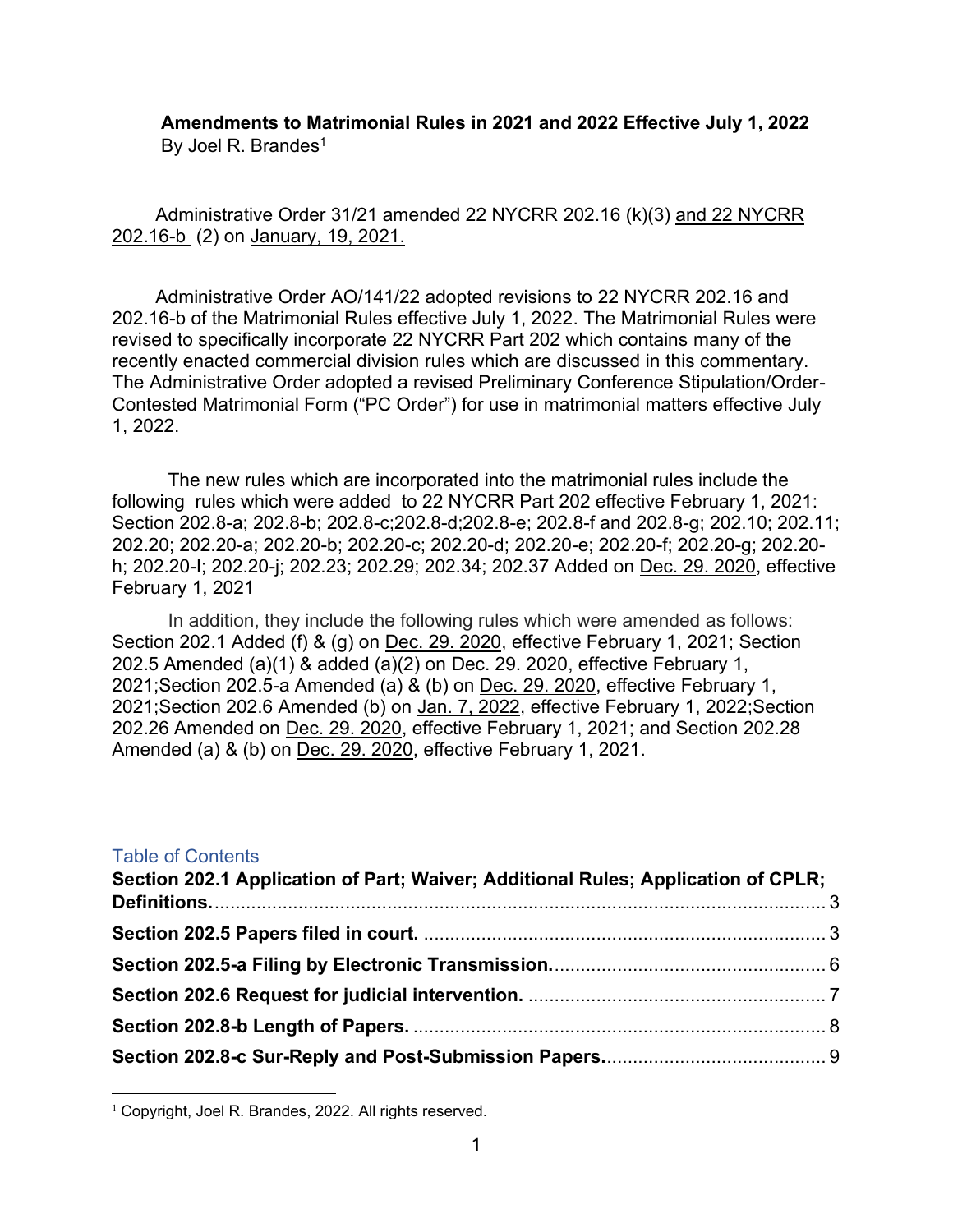| Section 202.8-g Motions for Summary Judgment; Statements of Material Facts 11                                                                                                                                                                                                                                                |  |
|------------------------------------------------------------------------------------------------------------------------------------------------------------------------------------------------------------------------------------------------------------------------------------------------------------------------------|--|
|                                                                                                                                                                                                                                                                                                                              |  |
| Section 202.11 Consultation prior to Preliminary and Compliance Conference.  11                                                                                                                                                                                                                                              |  |
| Section 202.16 Application of Part 202 and Section 202.16. Matrimonial actions;<br>calendar control of financial disclosure in actions and proceedings involving<br>alimony, maintenance, child support and equitable distribution; motions for<br>alimony, counsel fees pendente lite, and child support; special rules  12 |  |
| Section 202.16-b Submission of Written Applications in Contested Matrimonial                                                                                                                                                                                                                                                 |  |
|                                                                                                                                                                                                                                                                                                                              |  |
|                                                                                                                                                                                                                                                                                                                              |  |
|                                                                                                                                                                                                                                                                                                                              |  |
|                                                                                                                                                                                                                                                                                                                              |  |
| Section 202.20-d Depositions of Entities; Identification of Matters 25                                                                                                                                                                                                                                                       |  |
|                                                                                                                                                                                                                                                                                                                              |  |
|                                                                                                                                                                                                                                                                                                                              |  |
|                                                                                                                                                                                                                                                                                                                              |  |
| Section 202.20-h Pre-Trial Memoranda, Exhibit Book and Requests for Jury                                                                                                                                                                                                                                                     |  |
|                                                                                                                                                                                                                                                                                                                              |  |
| Section 202.20-j Parties and nonparties should adhere to the Electronically Stored                                                                                                                                                                                                                                           |  |
|                                                                                                                                                                                                                                                                                                                              |  |
|                                                                                                                                                                                                                                                                                                                              |  |
| Section 202.28 Discontinuance of Civil Actions and Notice to the Court.  31                                                                                                                                                                                                                                                  |  |
| Section 202.29 Settlement Conference Before a Justice Other than the Justice                                                                                                                                                                                                                                                 |  |
|                                                                                                                                                                                                                                                                                                                              |  |
|                                                                                                                                                                                                                                                                                                                              |  |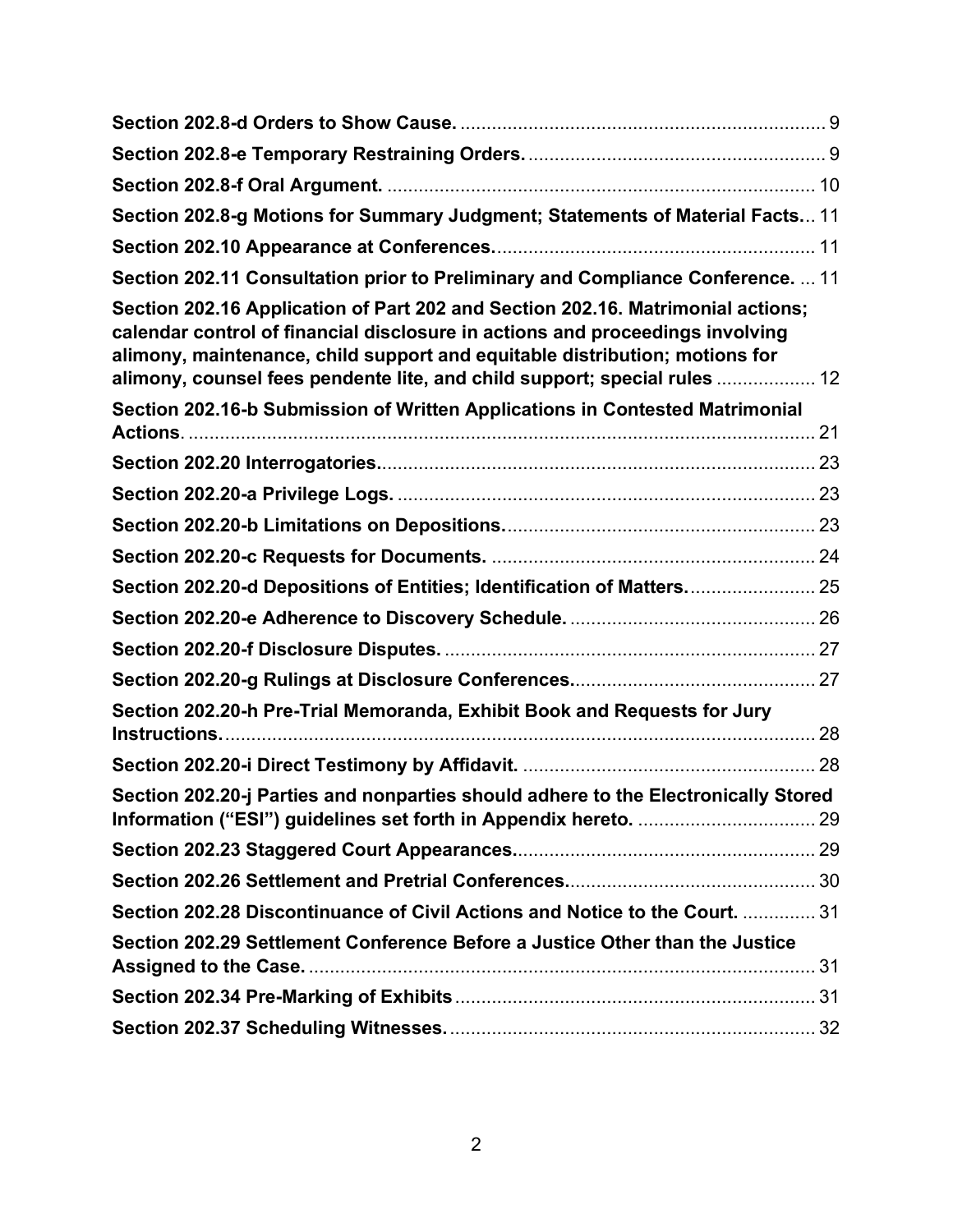## <span id="page-2-0"></span>**Section 202.1 Application of Part; Waiver; Additional Rules; Application of CPLR; Definitions.**

(a) Application. This Part shall be applicable to civil actions and proceedings in the Supreme Court and the County Court.

(b) Waiver. For good cause shown, and in the interests of justice, the court in an action or proceeding may waive compliance with any of the rules in this Part, other than sections 202.2 and 202.3, unless prohibited from doing so by statute or by a rule of the Chief Judge.

(c) Additional rules. Local court rules, not inconsistent with law or with these rules, shall comply with Part 9 of the Rules of the Chief Judge (22 NYCRR Part 9).

(d) Application of CPLR. The provisions of this Part shall be construed consistent with the Civil Practice Law and Rules (CPLR), and matters not covered by these provisions shall be governed by the CPLR.

(e) Definitions.

(1) "Chief Administrator of the Courts" in this Part also includes a designee of the Chief Administrator.

(2) The term "clerk" shall mean the chief clerk or other appropriate clerk of the trial court unless the context otherwise requires.

(3) Unless otherwise defined in this Part, or the context otherwise requires, all terms used in this Part shall have the same meaning as they have in the CPLR.

(f) Counsel who appear before the court must be familiar with the case with regard to which they appear and be fully prepared and authorized to discuss and resolve the issues which are scheduled to be the subject of the appearance. Failure to comply with this rule may be treated as a default for purposes of Rule 202.27 and/or may be treated as a failure to appear for purposes of Rule 130.2.1.

(g) It is important that counsel be on time for all scheduled appearances.

Historical Note Sec. filed Jan. 9, 1986 eff. Jan. 6, 1986.

Added (f) & (g) on [Dec. 29. 2020,](https://www.nycourts.gov/LegacyPDFS/RULES/trialcourts/AO-270-20.pdf) effective February 1, 2021

<span id="page-2-1"></span>**Section 202.5 Papers filed in court.**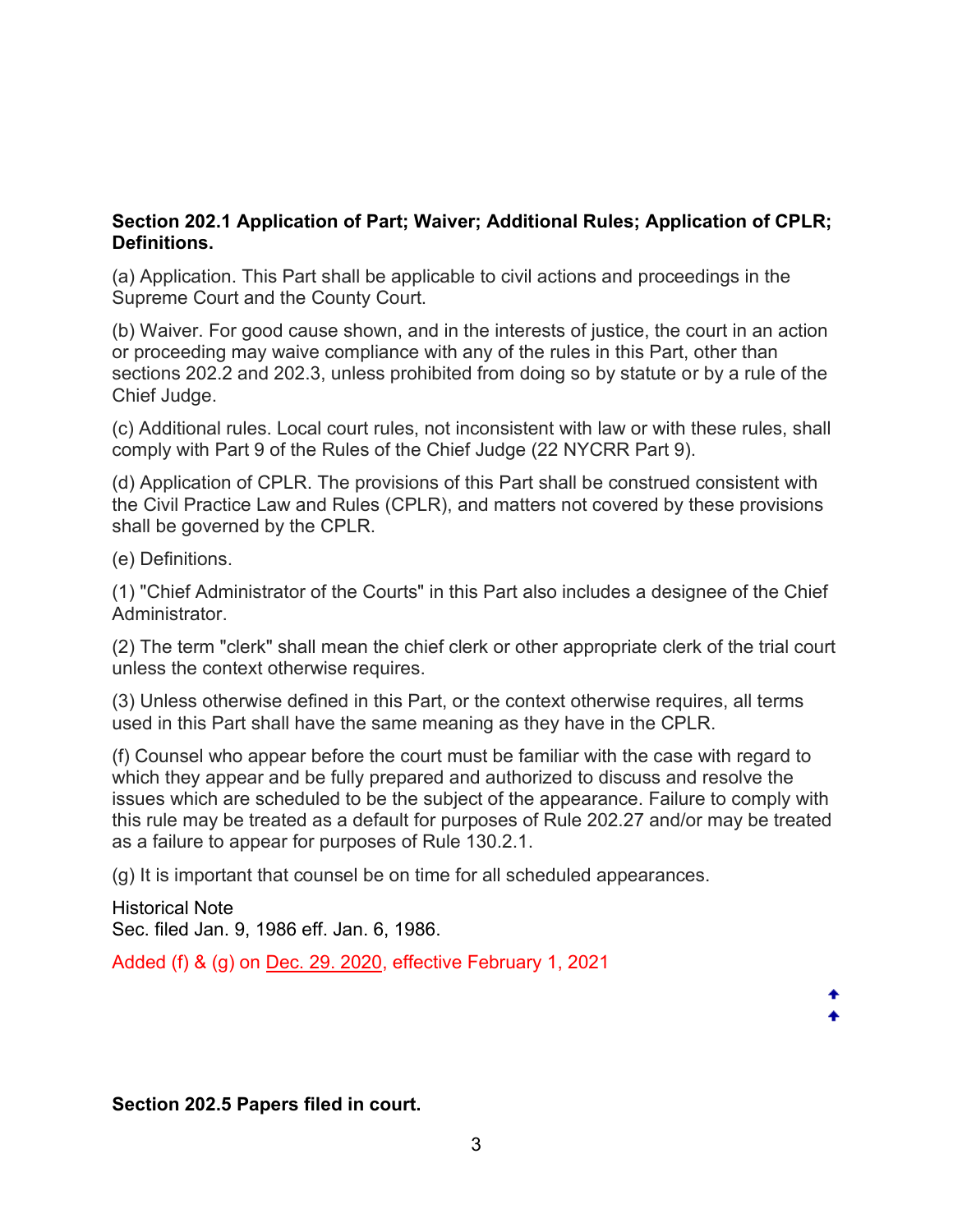(a)(1) The party filing the first paper in an action, upon payment of the proper fee, shall obtain from the county clerk an index number, which shall be affixed to the paper. The party causing the first paper to be filed shall communicate in writing the county clerk's index number forthwith to all other parties to the action. Thereafter such number shall appear on the outside cover and first page to the right of the caption of every paper tendered for filing in the action. Each such cover and first page also shall contain an indication of the county of venue and a brief description of the nature of the paper and, where the case has been assigned to an individual judge, shall contain the name of the assigned judge to the right of the caption. In addition to complying with the provisions of CPLR 2101, every paper filed in court shall have annexed thereto appropriate proof of service on all parties where required, and if typewritten, shall have at least double space between each line, except for quotations and the names and addresses of attorneys appearing in the action, and shall have at least one-inch margins. In addition, every paper filed in court, other than an exhibit or printed form, shall contain writing on one side only, except that papers that are fastened on the side may contain writing on both sides, and shall contain print no smaller than 12-point, or 8  $\frac{1}{2}$  x 11 inch paper, bearing margins no smaller than one inch. The print size of footnotes shall be no smaller than 10 point. Papers that are stapled or bound securely shall not be rejected for filing simply because they are not bound with a backer of any kind.

(2) Unless otherwise directed by the court, each electronically-submitted memorandum of law, affidavit and affirmation, exceeding 4500 words, which was prepared with the use of a computer software program, shall include bookmarks providing a listing of the document's contents and facilitating easy navigation by the reader within the document.

(b) Submission of Papers to Judge. All papers for signature or consideration of the court shall be presented to the clerk of the trial court in the appropriate courtroom or clerk's office, except that where the clerk is unavailable or the judge so directs, papers may be submitted to the judge and a copy filed with the clerk at the first available opportunity. All papers for any judge that are filed in the clerk's office shall be promptly delivered to the judge by the clerk. The papers shall be clearly addressed to the judge for whom they are intended and prominently show the nature of the papers, the title and index number of the action in which they are filed, the judge's name and the name of the attorney or party submitting them.

(c) Papers filed to commence an action or special proceeding. For purposes of CPLR 304. governing the method of commencing actions and special Proceedings. the term "clerk of the court" shall mean the county clerk. Each county clerk, and each chief clerk of the Supreme Court. shall post prominently in the public areas of his or her office notice that filing of papers in order to commence an action or special proceeding must be with the county clerk. Should the county clerk, as provided by CPLR 304, designate a person or persons other than himself or herself to accept delivery of the papers required to be filed in order to commence an action or special proceeding, the posted notice shall so specify.

(d)(1) In accordance with CPLR 2102(c), a County Clerk and a chief clerk of the Supreme Court or County Court, as appropriate, shall refuse to accept for filing papers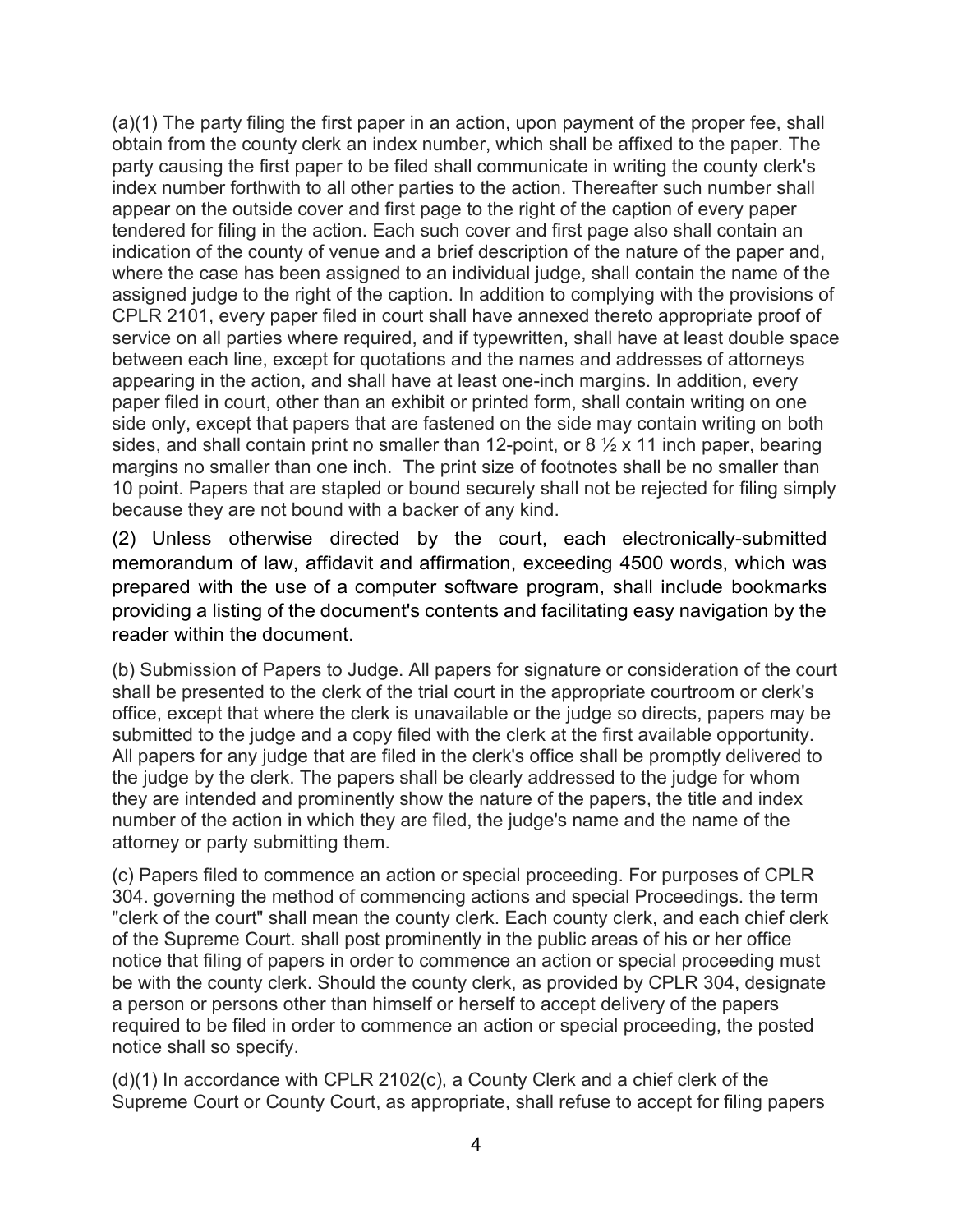filed in actions and proceedings only under the following circumstances or as otherwise provided by statute, Chief Administrator's rule or order of the court:

(i) The paper does not have an index number;

(ii) The summons, complaint, petition, or judgment sought to be filed with the County Clerk contains an "et al" or otherwise does not contain a full caption;

(iii) The paper sought to be filed with the County Clerk is filed in the wrong court; (iv) The paper is not signed in accordance with section 130-1.1-a of the Rules of the

Chief Administrator; or

(v) The paper sought to be filed: (A) is in an action subject to electronic filing pursuant to Rules of the Chief Administrator, (B) is not being filed electronically, and either (C) is not being filed by an unrepresented litigant who is not participating in e-filing, or (D) does not include the notice required by paragraph (1) of subdivision (d) of section 202.5-b of such Rules.

The County Clerk shall require the payment of any applicable statutory fees, or an order of the Court waiving payment of such fees, before accepting a paper for filing.

(2) A County Clerk or chief clerk shall signify a refusal to accept a paper by use of a stamp on the paper indicating the date of the refusal and by providing on the paper the reason for the refusal.

(e) Omission or Redaction of Confidential Personal Information.

(1) Except in a matrimonial action, or a proceeding in surrogate's court, or a proceeding pursuant to article 81 of the mental hygiene law, or as otherwise provided by rule or law or court order, and whether or not a sealing order is or has been sought, the parties shall omit or redact confidential personal information in papers submitted to the court for filing. For purposes of this rule, confidential personal information ("CPI") means:

i. the taxpayer identification number of an individual or an entity, including a social security number, an employer identification number, and an individual taxpayer identification number, except the last four digits thereof;

ii. the date of an individual's birth, except the year thereof;

iii. the full name of an individual known to be a minor, except the minor's initials; and

iv. a financial account number, including a credit and/or debit card number, a bank account number, an investment account number, and/or an insurance account number, except the last four digits or letters thereof..; and

v. any of the documents or testimony in a matrimonial action protected by Domestic Relations Law section 235 or evidence sealed by the court in such an action which are attached as exhibits or referenced in the papers filed in any other civil action. For purposes of this rule, a matrimonial action shall mean: an action to annul a marriage or declare the nullity of a void marriage, an action or agreement for a separation, an action for a divorce, or an action or proceeding for custody, visitation, writ of habeus corpus, child support, maintenance or paternity.

(2) The court **sua sponte** or on motion by any person may order a party to remove CPI from papers or to resubmit a paper with such information redacted; order the clerk to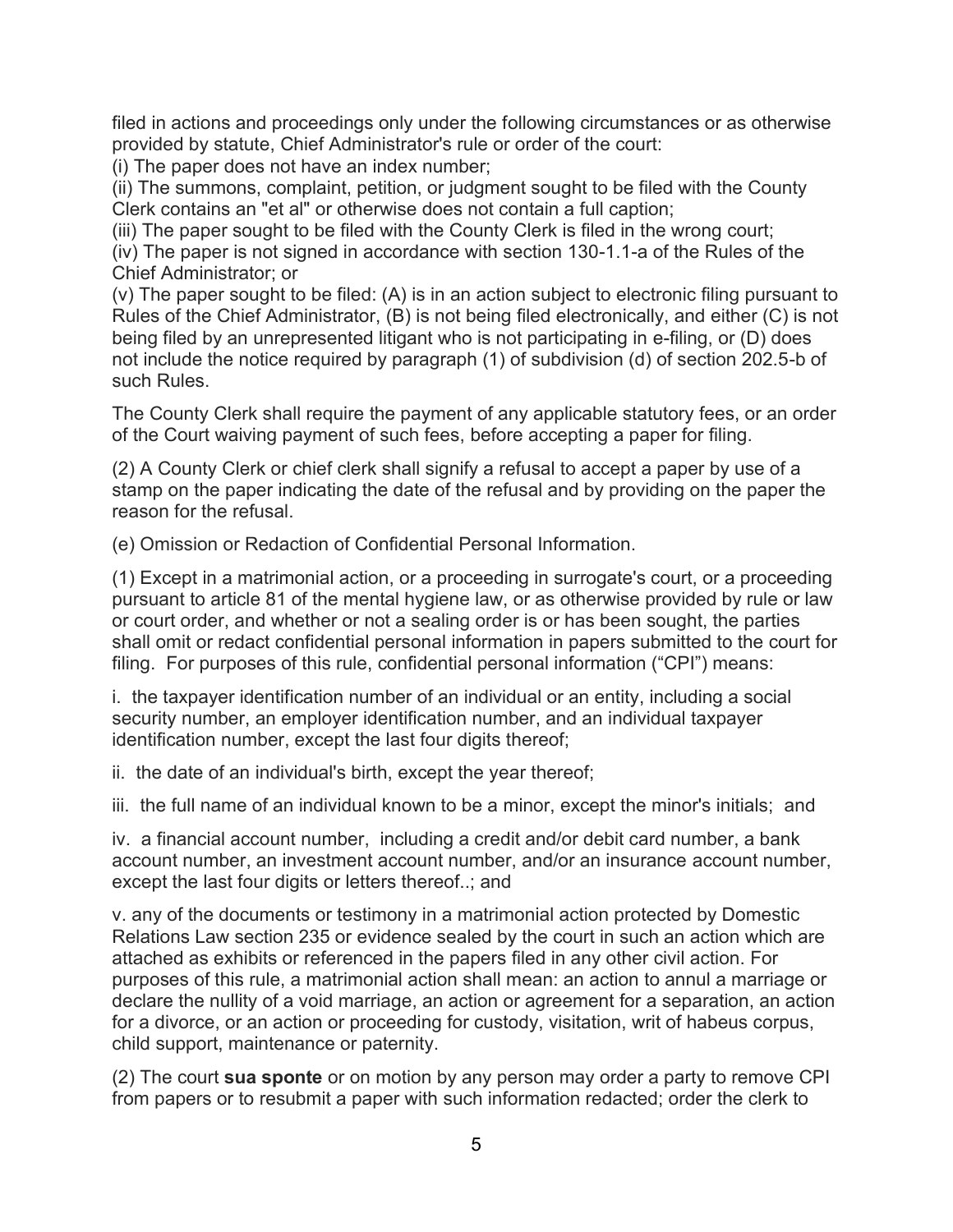seal the papers or a portion thereof containing CPI in accordance with the requirement of 22NYCRR §216.1 that any sealing be no broader than necessary to protect the CPI; for good cause permit the inclusion of CPI in papers; order a party to file an unredacted copy under seal for in camera review; or determine that information in a particular action is not confidential. The court shall consider the **pro se** status of any party in granting relief pursuant to this provision.

(3) Where a person submitting a paper to a court for filing believes in good faith that the inclusion of the full confidential personal information described in subparagraphs (i) to (iv) of paragraph (1) of this subdivision is material and necessary to the adjudication of the action or proceeding before the court, he or she may apply to the court for leave to serve and file together with a paper in which such information has been set forth in abbreviated form a confidential affidavit or affirmation setting forth the same information in unabbreviated form, appropriately referenced to the page or pages of the paper at which the abbreviated form appears.

(4) The redaction requirement does not apply to the last four digits of the relevant account numbers, if any, in an action arising out of a consumer credit transaction, as defined in subdivision (f) of section one hundred five of the civil practice law and rules. In the event the defendant appears in such an action and denies responsibility for the identified account, the plaintiff may without leave of court amend his or her pleading to add full account or CPI by (i) submitting such amended paper to the court on written notice to defendant for in camera review or (ii) filing such full account or other CPI under seal in accordance with rules promulgated by the chief administrator of the courts.

#### Historical Note

Amended (a)(1) & added (a)(2) on [Dec. 29. 2020,](https://www.nycourts.gov/LegacyPDFS/RULES/trialcourts/AO-270-20.pdf) effective February 1, 2021

### <span id="page-5-0"></span>**Section 202.5-a Filing by Electronic Transmission.**

(a) Papers and correspondence by fax. Papers and correspondence filed by fax shall comply with the requirements of section 202.5 except that papers shall not be submitted to the court by fax without advance approval of the justice assigned. Correspondence sent by fax should not be followed by hard copy unless requested.

(b) Papers submitted in digital format. In cases not pending in the court's Filing by Electronic Means System, the court may permit counsel to communicate with the court and each other by e-mail. Papers and correspondence filed by fax shall comply with the requirements of section 202.5 except that papers shall not be submitted to the court by fax without advance approval of the justice assigned. In the court's discretion, counsel may be requested to submit memoranda of law by e-mail or by other electronic means, such as by a computer flash drive, along with an original and courtesy copy.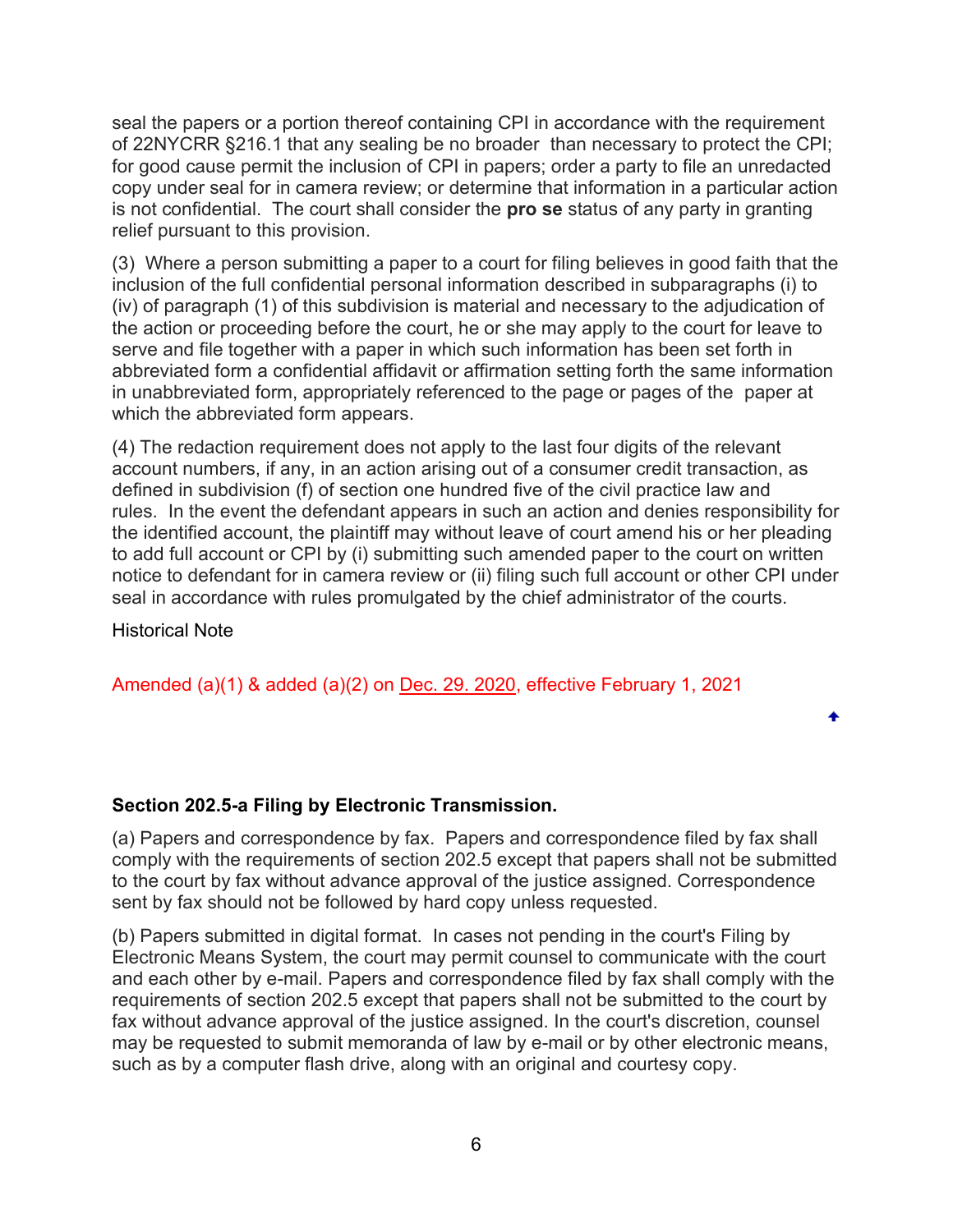Historical Note Sec. filed Oct. 13, 1999; amd. filed Jan. 6, 2003 eff. Jan. 2, 2003. Amended (a)(1). Amended (a) & (b) on [Dec. 29. 2020,](https://www.nycourts.gov/LegacyPDFS/RULES/trialcourts/AO-270-20.pdf) effective February 1, 2021

#### <span id="page-6-0"></span>**Section 202.6 Request for judicial intervention.**

(a) At any time after service of process, a party may file a request for judicial intervention. Except as provided in subdivision (b) of this section, in an action not yet assigned to a judge, the court shall not accept for filing a notice of motion, order to show cause, application for ex parte order, notice of petition, note of issue, notice of medical, dental or podiatric malpractice action, statement of net worth pursuant to section 236 of the Domestic Relations Law or request for a preliminary conference pursuant to section 202.12(a) of this Part, unless such notice or application is accompanied by a request for judicial intervention. Where an application for poor person relief is made, payment of the fee for filing the request for judicial intervention accompanying the application shall be required only upon denial of the application. A request for judicial intervention must be submitted, in duplicate, on a form authorized by the Chief Administrator of the Courts, with proof of service on the other parties to the action (but proof of service is not required where the application is ex parte).

(b) A request for judicial intervention shall be filed, without fee, for any application to a court not filed in an action or proceeding, as well as for a petition for the sale or finance of religious/not-for-profit property, an application for change of name or change of sex designation, a habeas corpus proceeding where the movant is institutionalized, an application under CPLR 3102(e) for court assistance in obtaining disclosure in an action pending in another state, a retention proceeding authorized by article 9 of the Mental Hygiene Law, a proceeding authorized by article 10 of the Mental Hygiene Law, an appeal to a county court of a civil case brought in a court of limited jurisdiction, an application to vacate a judgement on account of bankruptcy, a motion for an order authorizing emergency surgery, or within the City of New York, an uncontested action for a judgment for annulment, divorce or separation commenced pursuant to article 9, 10 or 11 of the Domestic Relations Law, and an application for an extreme risk protection order.

(c) In the counties within the City of New York, when a request for judicial intervention is filed, the clerk shall require submission of a copy of the receipt of purchase of the index number provided by the County Clerk, or a written statement of the County Clerk that an index number was purchased in the action. Unless otherwise authorized by the Chief Administrator, the filing of a request for judicial intervention pursuant to this section shall cause the assignment of the action to a judge pursuant to section 202.3 of this Part. The clerk may require that a self-addressed and stamped envelope accompany the request for judicial intervention.

Historical Note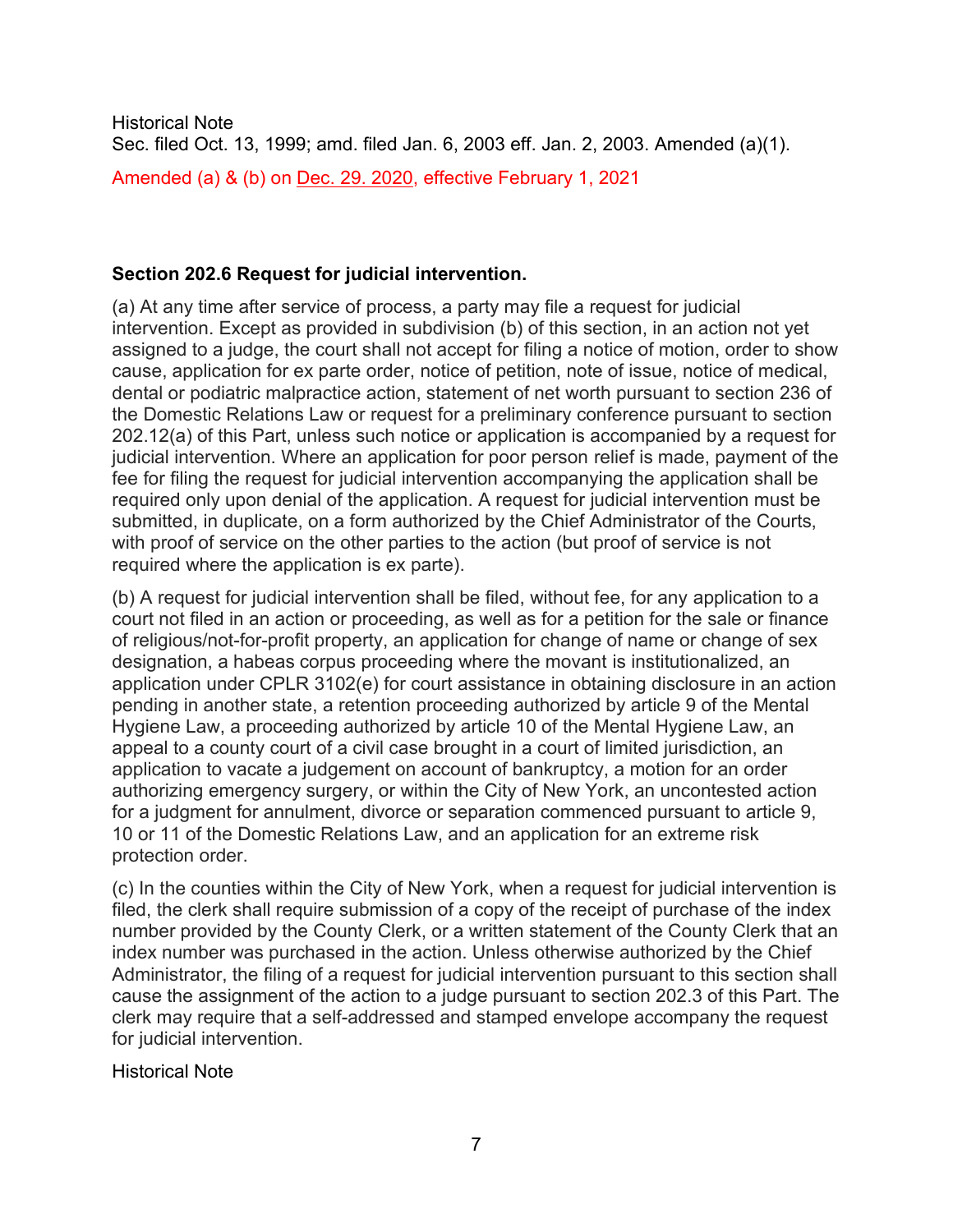Amended (b) on [Jan. 7, 2022,](https://www.nycourts.gov/LegacyPDFS/RULES/trialcourts/AO-009-22.pdf) effective February 1, 2022

#### **Section 202.8-a Motion in General.**

(a) Form of Motion Papers. The movant shall specify in the notice of motion, order to show cause, and in a concluding section of a memorandum of law, the exact relief sought. Regardless of whether the papers are filed electronically or in hard copy or as working copies, counsel must submit as part of the motion papers copies of all pleadings and other documents as required by the CPLR and as necessary for an informed decision on the motion (especially on motions pursuant to CPLR 3211 and 3212). Counsel should use tabs on hard or working copies when submitting papers containing exhibits. Copies must be legible. If a document to be annexed to an affidavit or affirmation is voluminous and only discrete portions are relevant to the motion, counsel shall attach excerpts and submit the full exhibit separately. Documents in a foreign language shall be translated as required by CPLR 2101(b). Whenever reliance is placed upon a decision or other authority not readily available to the court, a copy of the case or of pertinent portions of the authority shall be submitted with the motion papers.

۰

(b) Proposed orders. When appropriate, proposed orders should be submitted with motions, e.g., motions to be relieved, pro hac vice admissions, open commissions, etc. No proposed order should be submitted with motion papers on a dispositive motion.

(c) Adjournment of Motions. Unless the court orders otherwise, no motion may be adjourned on consent more than three times or for a cumulative total of more than 60 days.

Historical Note

Added on [Dec. 29. 2020,](https://www.nycourts.gov/LegacyPDFS/RULES/trialcourts/AO-270-20.pdf) effective February 1, 2021

#### <span id="page-7-0"></span>**Section 202.8-b Length of Papers.**

(a) Unless otherwise permitted by the court: (i) affidavits, affirmations, briefs and memoranda of law in chief shall be limited to 7,000 words each; (ii) reply affidavits, affirmations, and memoranda shall be no more than 4,200 words and shall not contain any arguments that do not respond or relate to those made in the memoranda in chief.

(b) For purposes of paragraph (a) above, the word count shall exclude the caption, table of contents, table of authorities, and signature block.

(c) Every brief, memorandum, affirmation, and affidavit shall include on a page attached to the end of the applicable document, a certification by the counsel who has filed the document setting forth the number of words in the document and certifying that the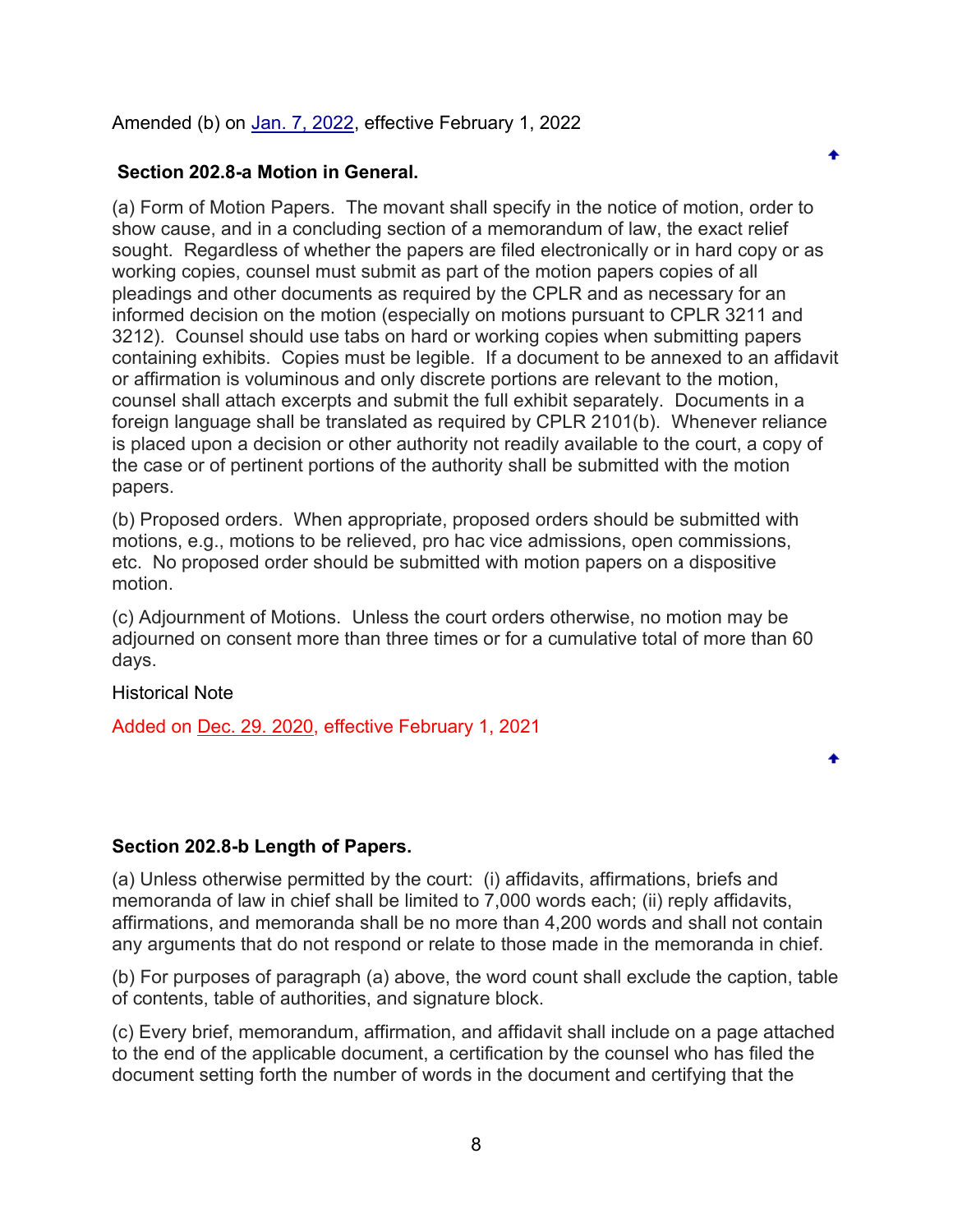document complies with the word count limit. The counsel certifying compliance may rely on the word count of the word-processing system used to prepare the document.

(d) The court may, upon oral or letter application on notice to all parties permit the submission of affidavits, affirmations, briefs or memoranda which exceed the limitations set forth in paragraph (a) above. In the event that the court grants permission for an oversize submission, the certification required by paragraph (b) above shall set forth the number of words in the document and certify compliance with the limit, if any set forth by the court.

Historical Note

Added on [Dec. 29. 2020,](https://www.nycourts.gov/LegacyPDFS/RULES/trialcourts/AO-270-20.pdf) effective February 1, 2021

### <span id="page-8-0"></span>**Section 202.8-c Sur-Reply and Post-Submission Papers.**

Absent express permission in advance, sur-reply papers, including correspondence, addressing the merits of a motion are not permitted, except that counsel may inform the court by letter of the citation of any post-submission court decision that is relevant to the pending issues, but there shall be no additional argument. Materials submitted in violation hereof will not be read or considered. Opposing counsel who receives a copy of materials submitted in violation of this Rule shall not respond in kind.

Historical Note

Added on [Dec. 29. 2020,](https://www.nycourts.gov/LegacyPDFS/RULES/trialcourts/AO-270-20.pdf) effective February 1, 2021

### <span id="page-8-1"></span>**Section 202.8-d Orders to Show Cause.**

Motions shall be brought on by order to show cause only when there is genuine urgency (e.g., applications for provisional relief), a stay is required or a statute mandates so proceeding. See Section 202.8-e. Absent advance permission of the court, reply papers shall not be submitted on orders to show cause.

Historical Note

Added on [Dec. 29. 2020,](https://www.nycourts.gov/LegacyPDFS/RULES/trialcourts/AO-270-20.pdf) effective February 1, 2021

<span id="page-8-2"></span>**Section 202.8-e Temporary Restraining Orders.**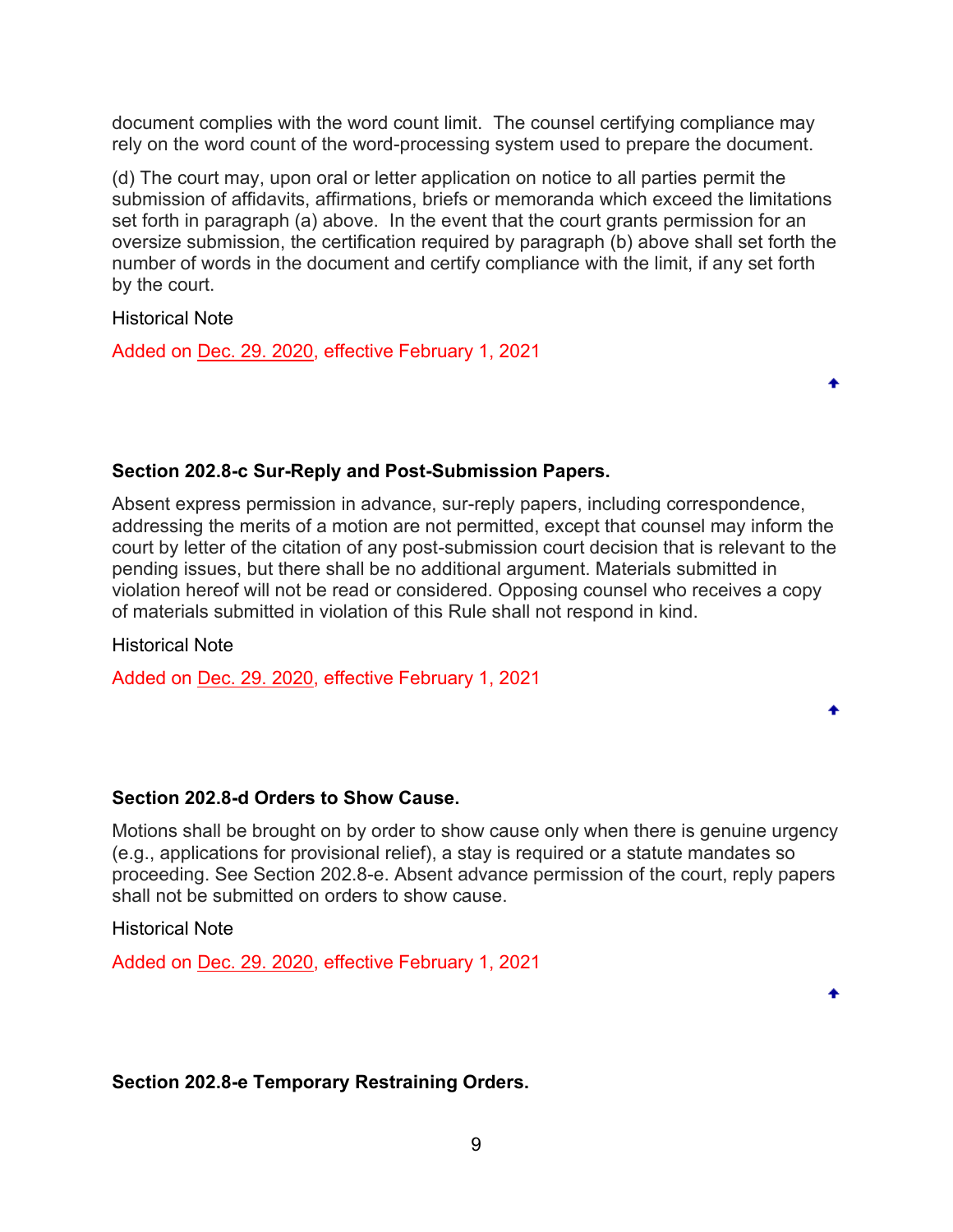Unless the moving party can demonstrate significant prejudice by reason of giving notice, or that notice could not be given despite a good faith effort to provide notice, a temporary restraining order should not be issued ex parte. Unless excused by the court, the applicant must give notice of the time, date and place that the application will be made in a manner, and provide copies of all supporting papers, to the opposing parties sufficiently in advance to permit them an opportunity to appear and contest the application. Any application for temporary injunctive relief, including but not limited to a motion for a stay or a temporary restraining order, shall contain, in addition to the other information required by this section, an affirmation demonstrating either that: (a) notice has been given; or (b) notice could not be given despite a good faith effort to provide it or (c) there will be significant prejudice to the party seeking the restraining order by giving of notice. This subdivision shall not be applicable to orders to show cause or motions in special proceedings brought under Article 7 of the Real Property Actions and Proceedings Law, nor to orders to show cause or motions requesting an order of protection under section 240 of the Domestic Relations Law, unless otherwise ordered by the court.

### Historical Note

Added on [Dec. 29. 2020,](https://www.nycourts.gov/LegacyPDFS/RULES/trialcourts/AO-270-20.pdf) effective February 1, 2021

# <span id="page-9-0"></span>**Section 202.8-f Oral Argument.**

(a) Each court or court part shall adopt a procedure governing request for oral argument of motions, provided that, in the absence of the adoption of such a procedure by a particular court or part, the provisions of paragraph (b) shall apply. The procedure to be adopted shall set forth whether oral argument is required on all motions or whether the court will determine, on a case-by-case basis, whether oral argument will be heard and how counsel shall request argument and, if oral argument is permitted, when counsel shall appear.

٠

٠

(b) Any party may request oral argument of a motion by letter accompanying the motion papers. Notice of the date selected by the court shall be given, if practicable, at least 14 days before the scheduled oral argument. At that time, counsel shall be prepared to argue the motion, discuss resolution of the issue(s) presented and/or schedule a trial or hearing.

(c) Oral arguments may be conducted by the court by electronic means.

Historical Note

Added on [Dec. 29. 2020,](https://www.nycourts.gov/LegacyPDFS/RULES/trialcourts/AO-270-20.pdf) effective February 1, 2021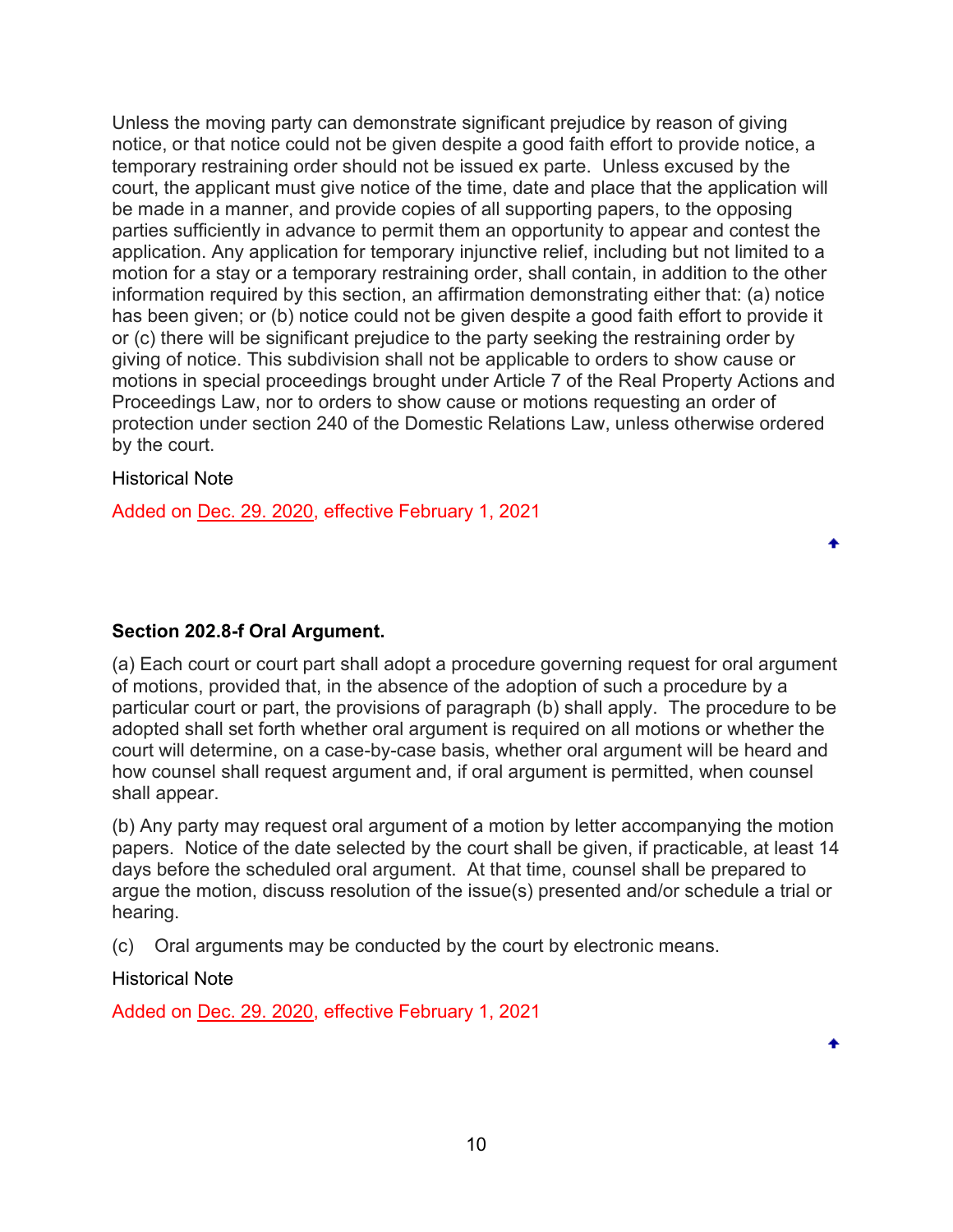### <span id="page-10-0"></span>**Section 202.8-g Motions for Summary Judgment; Statements of Material Facts.**

(a) Upon any motion for summary judgment, other than a motion made pursuant to CPLR 3213, there shall be annexed to the notice of motion a separate, short and concise statement, in numbered paragraphs, of the material facts as to which the moving party contends there is no genuine issue to be tried.

(b) In such a case, the papers opposing a motion for summary judgment shall include a correspondingly numbered paragraph responding to each numbered paragraph in the statement of the moving party and, if necessary, additional paragraphs containing a separate short and concise statement of the material facts as to which it is contended that there exists a genuine issue to be tried.

(c) Each numbered paragraph in the statement of material facts required to be served by the moving party will be deemed to be admitted unless specifically controverted by a correspondingly numbered paragraph in the statement required to be served by the opposing party.

(d) Each statement of material fact by the movant or opponent pursuant to subdivision (a) or (b), including each statement controverting any statement of material fact, must be followed by citation to evidence submitted in support of or in opposition to the motion.

Historical Note

Added on [Dec. 29. 2020,](https://www.nycourts.gov/LegacyPDFS/RULES/trialcourts/AO-270-20.pdf) effective February 1, 2021

### <span id="page-10-1"></span>**Section 202.10 Appearance at Conferences.**

(a) Any party may request to appear at a conference by electronic means. Where feasible and appropriate, the court is encouraged to grant such requests.

(b) Adjournments of conferences shall be granted upon a showing of good cause. An adjournment of a conference will not change any date in any court order, including but not limited to the preliminary conference order, unless otherwise directed by the court.

Historical Note Added on [May 24, 2013.](https://www.nycourts.gov/LegacyPDFS/RULES/trialcourts/202-10_amend.pdf)

Amended [Dec. 29. 2020,](https://www.nycourts.gov/LegacyPDFS/RULES/trialcourts/AO-270-20.pdf) effective February 1, 2021

### <span id="page-10-2"></span>**Section 202.11 Consultation prior to Preliminary and Compliance Conference.**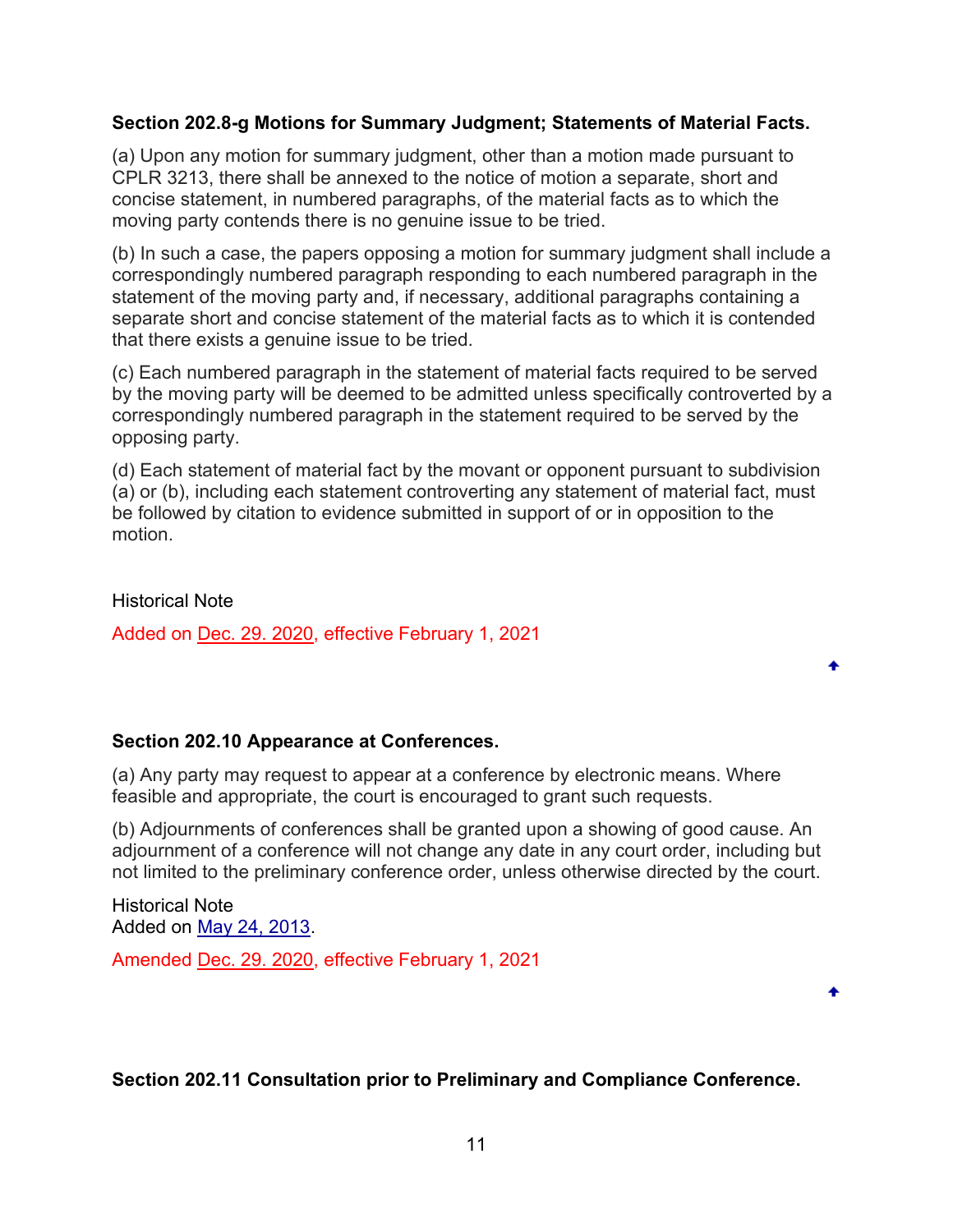Counsel for all parties shall consult prior to a preliminary or compliance conference about (i) resolution of the case, in whole or in part; (ii) discovery, including discovery of electronically stored information, and any other issues to be discussed at the conference, (iii) the use of alternate dispute resolution to resolve all or some issues in the litigation; and (iv) any voluntary and informal exchange of information that the parties agree would help aid early settlement of the case. Counsel shall make a good faith effort to reach agreement on these matters in advance of the conference.

Historical Note

Added [Dec. 29. 2020,](https://www.nycourts.gov/LegacyPDFS/RULES/trialcourts/AO-270-20.pdf) effective February 1, 2021

<span id="page-11-0"></span>**Section 202.16 Application of Part 202 and Section 202.16. Matrimonial actions; calendar control of financial disclosure in actions and proceedings involving alimony, maintenance, child support and equitable distribution; motions for alimony, counsel fees pendente lite, and child support; special rules**

(a) Applicability of Part 202 and Section 202.16.

(1) Part 202 shall be applicable to civil actions and proceedings in the Supreme Court, including, but not limited to, matrimonial actions and proceedings, except as otherwise provided in this section 202.16 and in sections 202.16-a, 202.16-b, and 202.18, which sections shall control in the event of conflict.

(2) This section shall be applicable to all contested actions and proceedings in the Supreme Court in which statements of net worth are required by section 236 of the Domestic Relations Law to be filed and in which a judicial determination may be made with respect to alimony, counsel fees, pendente lite, maintenance, custody and visitation, child support, or the equitable distribution of property, including those referred to Family Court by the Supreme Court pursuant to section 464 of the Family Court Act.

(b) Form of Statements of Net Worth.

Sworn statements of net worth, except as provided in subdivision (k) of this section, exchanged and filed with the court pursuant to section 236 of the Domestic Relations Law, shall be in substantial compliance with the Statement of Net Worth form contained in appendix A of this Part.

(c) Retainer Agreements

(1) A signed copy of the attorney's retainer agreement with the client shall accompany the statement of net worth filed with the court, and the court shall examine the agreement to assure that it conforms to Appellate Division attorney conduct and disciplinary rules. Where substitution of counsel occurs after the filing with the court of the net worth statement, a signed copy of the attorney's retainer agreement shall be filed with the court within 10 days of its execution.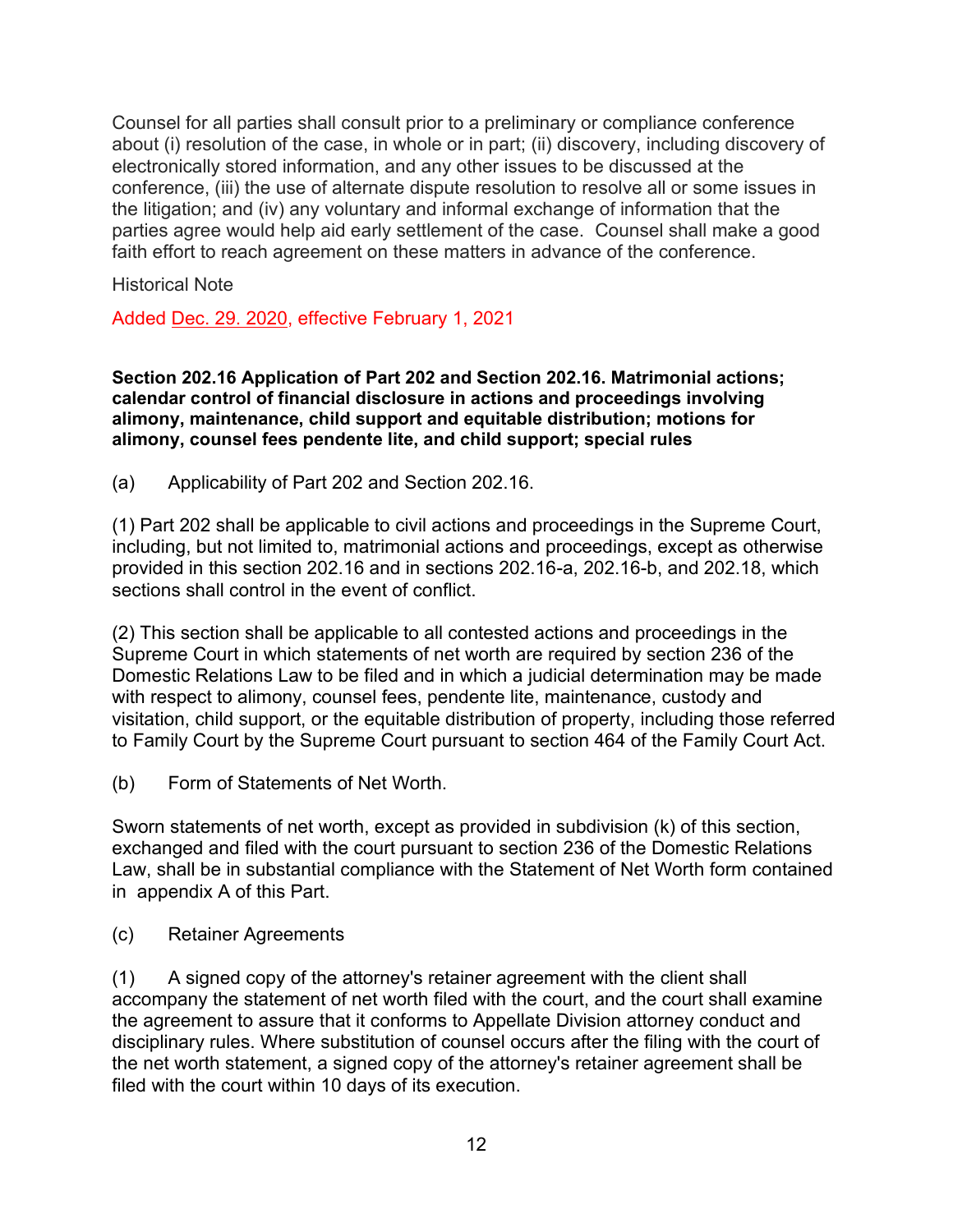(2) An attorney seeking to obtain an interest in any property of his or her client to secure payment of the attorney's fee shall make application to the court for approval of said interest on notice to the client and to his or her adversary. The application may be granted only after the court reviews the finances of the parties and an application for attorney's fees.

(d) Request for Judicial Intervention.

A request for judicial intervention shall be filed with the court by the plaintiff no later than 45 days from the date of service of the summons and complaint or summons with notice upon the defendant, unless both parties file a notice of no necessity with the court, in which event the request for judicial intervention may be filed no later than 120 days from the date of service of the summons and complaint or summons with notice upon the defendant. Notwithstanding section 202.6(a) of this Part, the court shall accept a request for judicial intervention that is not accompanied by other papers to be filed in court.

(e) Certification of Paper and Obligations of Counsel Appearing Before the Court

(1) Every paper served on another party or filed or submitted to the court in a matrimonial action shall be signed as provided in section 130-1.1a of this Title.

(2) Counsel who appear before the court must be familiar with the case with regard to which they appear and be fully prepared and authorized to discuss and resolve the issues which are scheduled to be the subject of the appearance. Failure to comply with this rule may be treated as a default for purposes of Rule 202.27 and/or may be treated as a failure to appear for purposes of Rule 130.21, provided that, in matrimonial actions and proceedings, consistent with applicable case law on defaults in matrimonial actions, failure to comply with this rule may, either in lieu of or in addition to any other direction, be considered in the determination of any award of attorney fees or expenses.

(f) Preliminary Conference.

(1) In all actions or proceedings to which this section of the rules is applicable, a preliminary conference shall be ordered by the court to be held within 45 days after the action has been assigned. Such order shall set the time and date for the conference and shall specify the papers that shall be exchanged between the parties. These papers must be exchanged no later than 10 days prior to the preliminary conference, unless the court directs otherwise. These papers shall include:

(i) statements of net worth, which also shall be filed with the court no later than 10 days prior to the preliminary conference;

(ii) all paycheck stubs for the current calendar year and the last paycheck stub for the immediately preceding calendar year;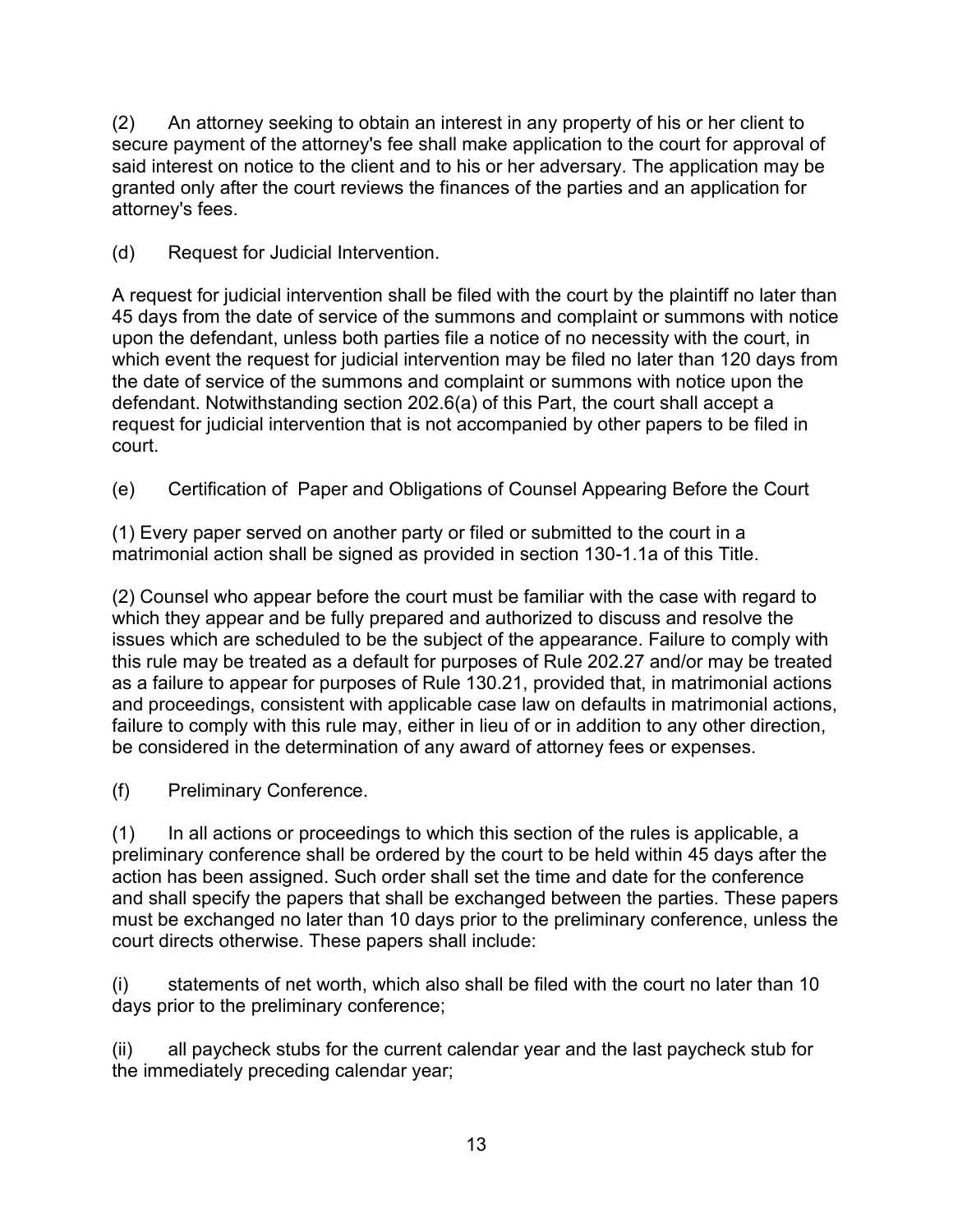(iii) all filed State and Federal income tax returns for the previous three years, including both personal returns and returns filed on behalf of any partnership or closely held corporation of which the party is a partner or shareholder;

(iv) all W-2 wage and tax statements, 1099 forms, and K-1 forms for any year in the past three years in which the party did not file State and Federal income tax returns;

(v) all statements of accounts received during the past three years from each financial institution in which the party has maintained any account in which cash or securities are held;

. (vi) the statements immediately preceding and following the date of commencement of the matrimonial action pertaining to:

(a) any policy of life insurance having a cash or dividend surrender value; and

(b) any deferred compensation plan of any type or nature in which the party has an interest including, but not limited to, Individual Retirement Accounts, pensions, profitsharing plans, Keogh plans, 401(k) plans and other retirement plans.

(1-a) Where both parties are represented by counsel, counsel shall consult with each other prior to the preliminary conference to discuss the matters set forth in paragraph (2) below and in NYCRR §202.11 in a good faith effort to· reach agreement on such matters. Notwithstanding NYCRR §202.11, no prior consultation is required where either or both of the parties is self- represented. Counsel shall, prior to or at the conference, submit to the court a writing with respect to any resolutions reached, which the court shall "so order" if approved and in proper form.

(1-b) Both parties personally must be present in court at the time of the conference, and the judge personally shall address the parties at some time during the conference.

(2) The matters to be considered at the conference may include, among other things:

(i) applications for pendente lite relief, including interim counsel fees;

(ii) compliance with the requirement of compulsory financial disclosure, including the exchange and filing of a supplemental statement of net worth indicating material changes in any previously exchanged and filed statement of net worth, and, including the number and length of depositions, the number of interrogatories, and agreement of the parties to comply with Guidelines on Electronically Stored Information. Unless otherwise stipulated by the parties or ordered by the court, interrogatories shall be no more than 25 in number including subparts; and depositions shall be no more than 7 hours long. The Provisions of NYCRR §202.20-b(a)(l) limiting the number of depositions taken by plaintiffs, or by defendants, or by third-party defendants, shall not apply to matrimonial actions.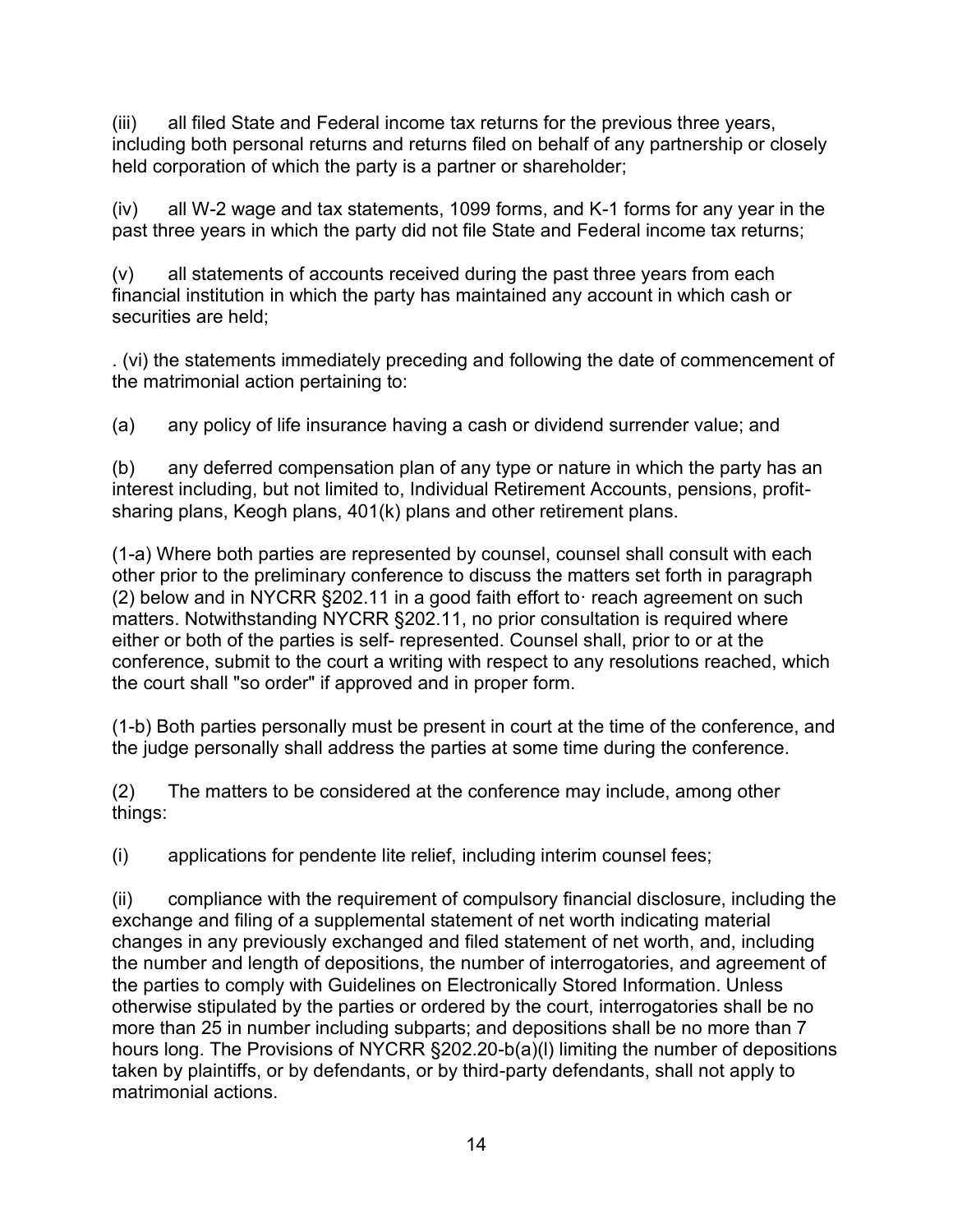(iii) simplification and limitation of the issues;

(iv) the establishment of a timetable for the completion of all disclosure proceedings, provided that all such procedures must be completed and the note of issue filed within six months from the commencement of the conference, unless otherwise shortened or extended by the court depending upon the circumstances of the case;

(v) the completion of a preliminary conference order substantially in the form contained in Appendix "G" to these rules, with attachments; and

(vi) any other matters which the court shall deem appropriate.

(3) At the close of the conference, the court shall direct the parties to stipulate, in writing or on the record, as to all resolved issues, which the court then shall "so order," and as to all issues with respect to fault, custody and finance that remain unresolved. Any issues with respect to fault, custody and finance that are not specifically described in writing or on the record at that time may not be raised in the action unless good cause is shown. The court shall fix a schedule for discovery as to all unresolved issues and, in a noncomplex case, shall schedule a date for trial not later than six months from the date of the conference. The court may appoint an attorney for

the infant children, or may direct the parties to file with the court, within 30 days of the conference, a list of suitable attorneys for children for selection by the court. The court also may direct that a list of expert witnesses be filed with the court within 30 days of the conference from which the court may select a neutral expert to assist the court. The court shall schedule a compliance conference unless the court dispenses with the conference based upon a stipulation of compliance filed by the parties.

(4) Unless the court excuses their presence, the parties personally must be present in court at the time of the compliance conference. If the parties are present in court, the judge personally shall address them at some time during the conference. If the parties are present in court, the judge personally shall address them at some point during the conference. Where both parties are represented by counsel, counsel shall consult with each other prior to the compliance conference in a good faith effort to resolve any outstanding issues. Notwithstanding NYCRR §202.11, no prior consultation is required where either or both of the parties is self-represented. Counsel shall, prior to or at the compliance conference, submit to the court a writing with respect to any resolutions reached, which the court shall "so order" if approved and in proper form.

 $(5)$  In accordance with Section 202.20-c  $(f)$ , absent good cause, a party may not use at trial or otherwise any document which was not produced in response to a request for such document or category of document, which request was not objected to, or, if objected to, such objection was overruled by the court, provided, however, the court may exercise its discretion to impose such other, further, or additional penalty for nondisclosure as may be authorized by law and which may be more appropriate in a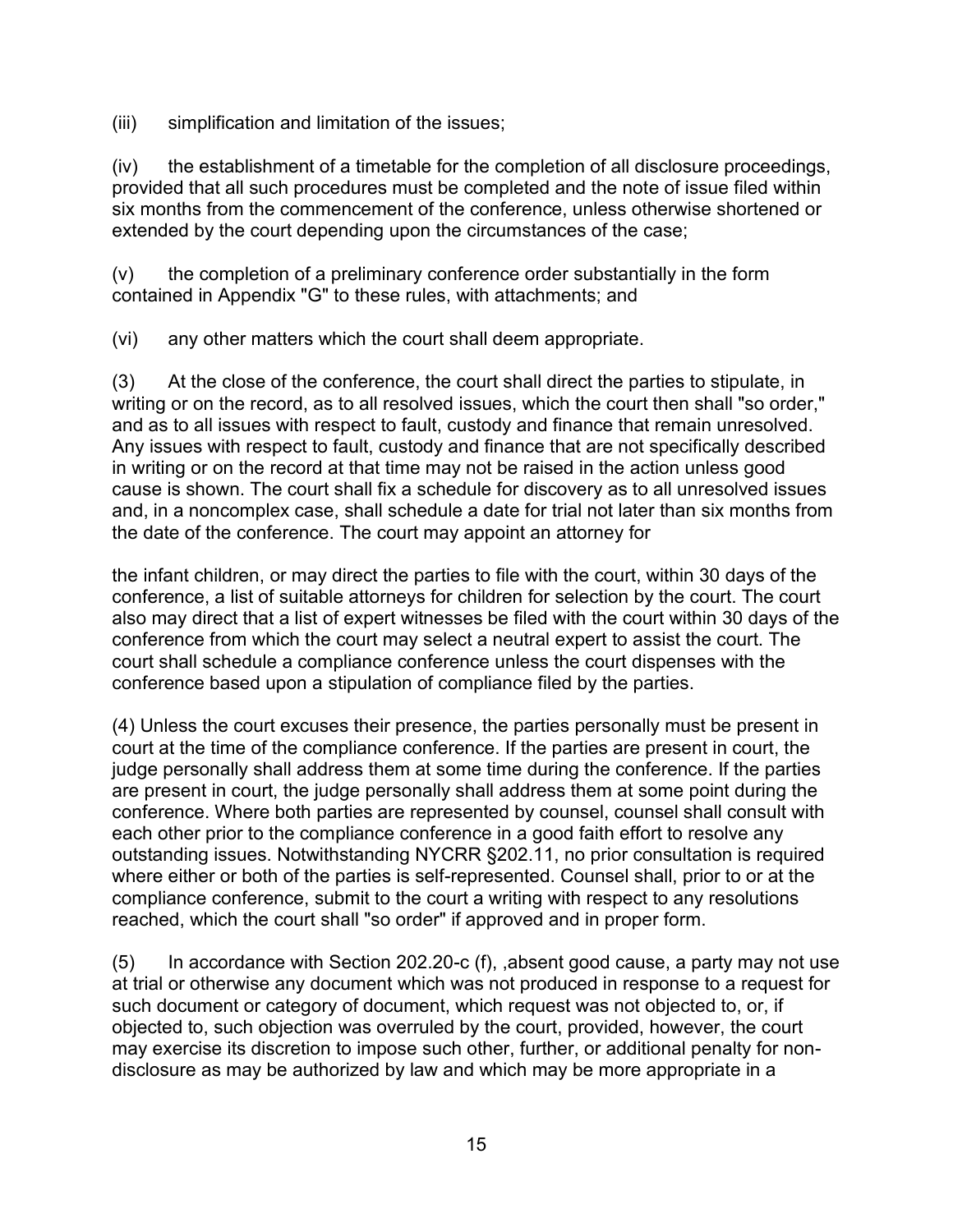matrimonial action than preclusion or where there is a continuing obligation to update (e.g., updated tax returns, W-2 statements, etc.).

(6) The Court shall alert the parties to the requirements of 22 NYCRR § 202.20-c regarding requests for documents;§ 202.20-e regarding adherence to discovery schedule, and§ 202.20-f regarding discovery disputes, and shall address the issues of potential for default, preclusion, denial of discovery, drawing inferences, or deeming issues to be true, as well as sanctions and/or counsel fees in the event default or preclusion or such other remedies are not appropriate in a matrimonial action.

(g) Expert Witnesses and Other Trial Matters.

(1) Responses to demands for expert information pursuant to CPLR section 3101(d) shall be served within 20 days following service of such demands.

(2) Each expert witness whom a party expects to call at the trial shall file with the court a written report, which shall be exchanged and filed with the court no later than 60 days before the date set for trial, and reply reports, if any, shall be exchanged and filed no later than 30 days before such date. Failure to file with the court a report in conformance with these requirements may, in the court's discretion, preclude the use of the expert. Except for good cause shown, the reports exchanged between the parties shall be the only reports admissible at trial. Late retention of experts and consequent late submission of reports shall be permitted only upon a showing of good cause as authorized by CPLR 3101(d)(l)(i). In the discretion of the court, written reports may be used to substitute for direct testimony at the trial, but the reports shall be submitted by the expert under oath, and the expert shall be present and available for crossexamination. In the discretion of the court, in a proper case, parties may be bound by the expert's report in their direct case.

(3) Pursuant to NYCRR §202.26, in cases in which both parties are represented by counsel and each party has called, or intends to call, an expert witness on issues of finances (e.g., equitable  $\cdot$  distribution. maintenance, child support), the court may direct that, prior to, or during trial, counsel consult in good faith to identify those aspects of their respective experts' testimony that are not in dispute. The court may further direct that any agreements reached in this regard shall be reduced to a written stipulation. Such consultation shall not be required where one or both parties is self-represented or where the expert testimony relates to matters of child custody or parental access, domestic violence, domestic abuse, or child neglect or abuse.

(4) The provisions of section 202.20-a regarding privilege logs shall not apply to matrimonial actions and proceedings unless the court orders otherwise.

(5) Parties and non-parties should adhere to the Electronically Store Information ("ESI") Guidelines set forth in an Appendix to the Uniform Civil Rules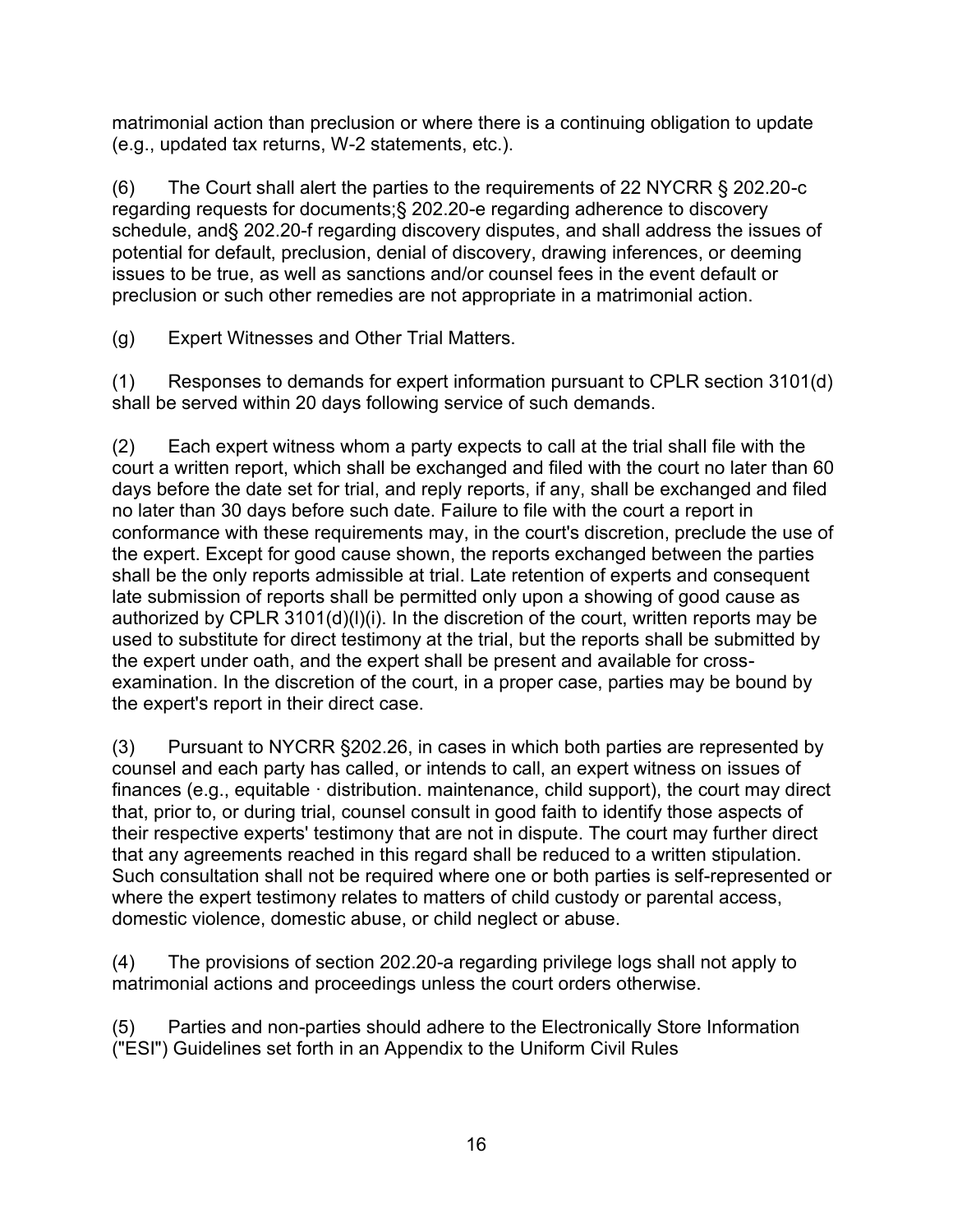(6) At the commencement of the trial or at such time as the court may direct, each party shall identify in writing for the court the witnesses it intends to call, the order in which they shall testify and the estimated length of their testimony, and shall provide a copy of such witness list to opposing counsel. Counsel shall separately identify for the court only a list of the witnesses who may becalled solely for rebuttal or with regard to credibility. The court may permit for good cause shown and in the absence of substantial prejudice, a party to call a witness to testify who was not identified on the witness list submitted by that party. The estimates of the length of testimony and the order of witnesses provided by counsel are advisory only and the court may permit witnesses to be called in a different order and may permit further testimony from a witness notwithstanding that the time estimate for such witness has been exceeded.

(h) Statement of Proposed Disposition.

(1) Each party shall exchange a statement setting forth the following:

 $(i)$  the assets claimed to be marital property;

(ii) the assets claimed to be separate property;

(iii) an allocation of debts or liabilities to specific marital or separate assets, where appropriate;

(iv) the amount requested for maintenance, indicating and .elaborating upon the statutory factors forming the basis for the maintenance request;

(v) the proposal for equitable distribution, where appropriate, indicating and elaborating upon the statutory factors forming the basis for the proposed distribution;

(vi) the proposal for a distributive award, if requested, including a showing of the need for a distributive award;

(vii) the proposed plan for child support, indicating and elaborating upon the statutory factors upon which the proposal is based; and

(viii) the proposed plan for custody and visitation of any children involved in the proceeding, setting forth the reasons therefor.

(2) A copy of any written agreement entered into by the parties relating to financial arrangements or custody or visitation shall be annexed-to the statement referred to in paragraph (1) of this subdivision.

(3) The statement referred to in paragraph (1) of this subdivision, with proof of service upon the other party, shall, with the note of issue, be filed with the court. The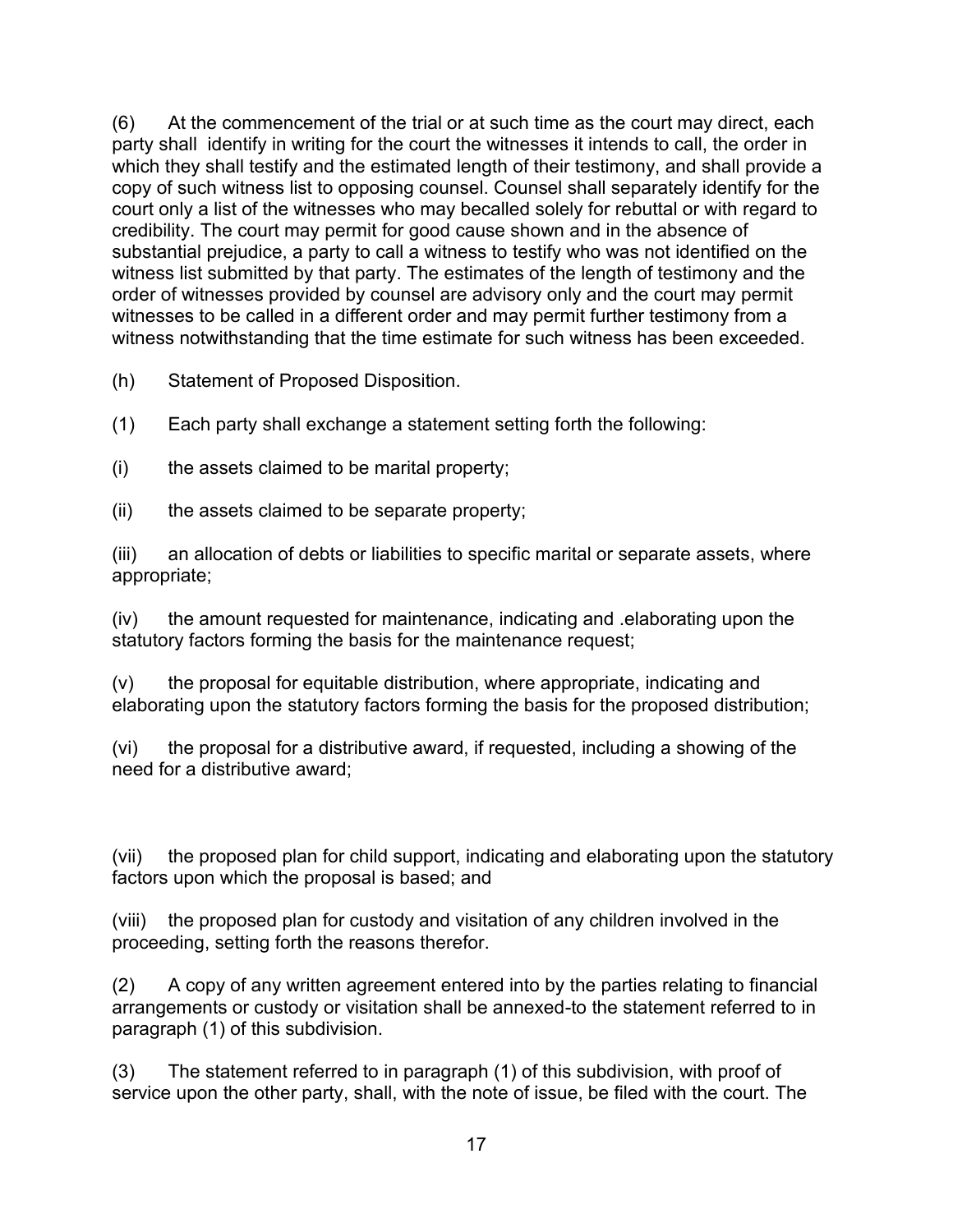other party, if he or she has not already done so, shall file with the court a statement complying with paragraph (1) of this subdivision within 20 days of such service.

(i) Filing of Note of Issue.

No action or proceeding to which this section is applicable shall be deemed ready for trial unless there is compliance with this section by the party filing the note of issue and certificate of readiness.

j) Referral to Family Court.

In all actions or proceedings to which this section is applicable referred to the Family Court by the Supreme Court pursuant to section 464 of the Family Court Act, all statements, including supplemental statements, exchanged and filed by the parties pursuant to this section shall be transmitted \_to the Family Court with the order of referral.

(k) Motions for Alimony, Maintenance, Counsel Fees Pendente Lite and Child support (other than under section 237(c) or 238 of the Domestic Relations Law).

Unless, on application made to the court, the requirements of this subdivision be waived for good cause shown, or unless otherwise expressly provided by any provision of the CPLR or other statute, the following requirements shall govern motions for alimony, maintenance, counsel fees (other than a motion made pursuant to section 237(c) or 238 of the Domestic Relations Law for counsel fees for services rendered by an attorney to secure the enforcement of a previously granted order or decree) or child support or any modification of an award thereof:

(1) Such motion shall be made before or at the preliminary conference, if practicable.

(2) No motion shall be heard unless the moving papers include a statement of net worth in the official form prescribed by subdivision (b) of this section.

(3) No motion for counsel fees and expenses shall be heard unless the moving papers also include the affidavit of the movant's attorney stating the moneys, if any, received on account of such attorney's fee from the movant or any other person on behalf of the movant, the hourly amount charged by the attorney, the amounts paid, or to be paid, to counsel and any experts, and any additional costs, disbursements or expenses, and the moneys such attorney has been promised by, or the agreement made with, the movant or other persons on behalf of the movant, concerning or in payment of the fee. Fees and expenses of experts shall include appraisal, accounting, actuarial, investigative and other fees and expenses (including costs for processing of NYSCEF documents because of the inability of a self-represented party that desires to e-file to have computer access or afford internet accessibility) to enable a spouse to carry on or defend a matrimonial action or proceeding in the Supreme Court.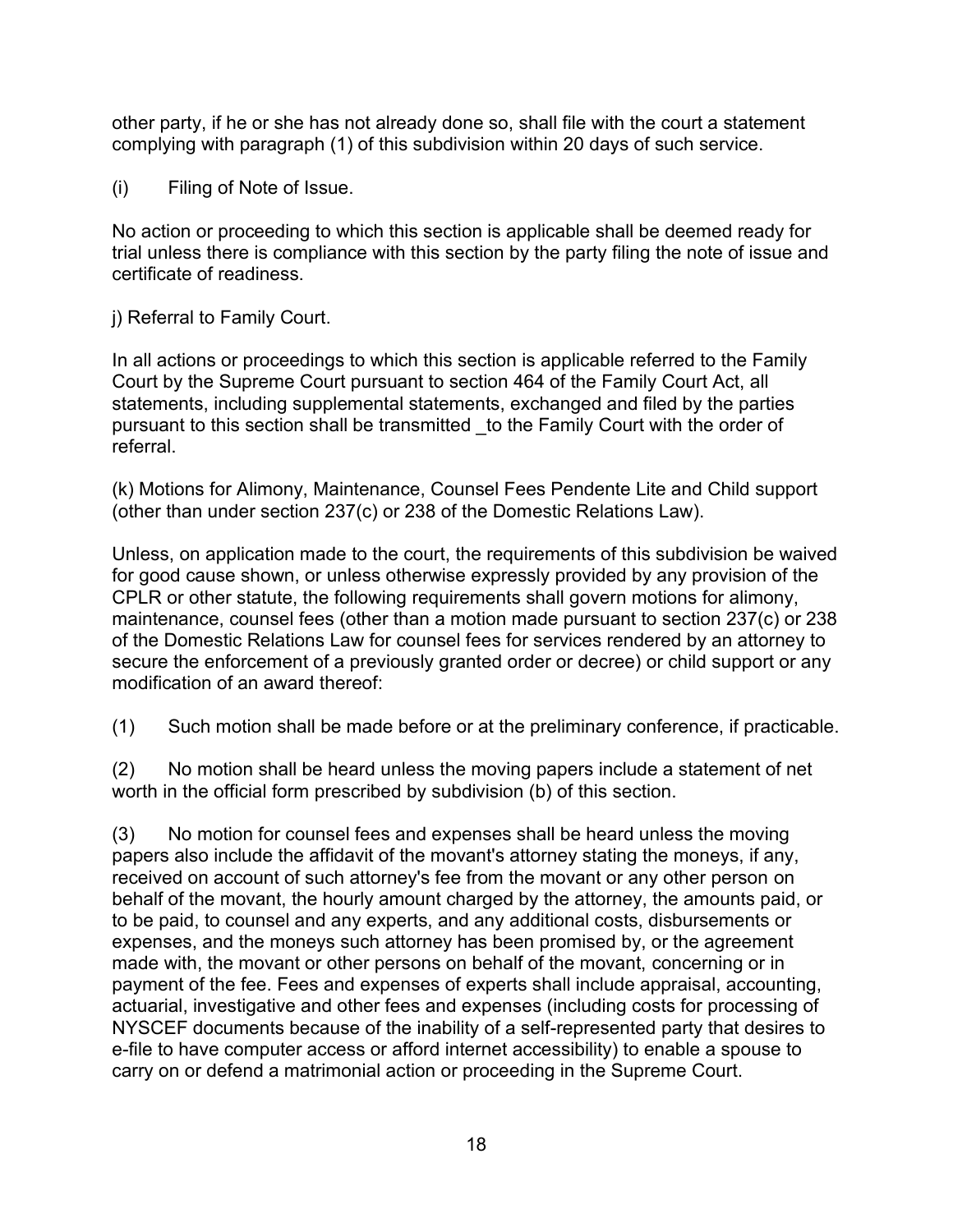(4) The party opposing any motion shall be deemed to have admitted, for the purpose of the motion but not otherwise, such facts set forth in the moving party's statement of net worth as are not controverted in:

(i) a statement of net worth, in the official form prescribed by this section, completed and sworn to by the opposing party, and made a part of the answering papers; or

(ii) other sworn statements or affidavits with respect to any fact which is not feasible to controvert in the opposing party's statement of net worth.

(5) The failure to comply with the provisions of this subdivision shall be good cause, in the discretion of the judge presiding, either:

(i) to draw an inference favorable to the adverse party with respect to any disputed fact or issue affected by such failure; or

(ii) to deny the motion without prejudice to renewal upon compliance with the provisions of this section.

(6) The notice of motion submitted with any motion for or related to interim maintenance or child support shall contain a notation indicating the nature of the motion. Any such motion shall be determined within 30 days after the motion is submitted for decision.

(7) Upon any application for an award of counsel fees or fees and expenses of experts made prior to the conclusion of the trial of the action, the court shall set forth in specific detail, in writing or on the record, the factors it considered and the reasons for its decision.

(l) Hearings or trials pertaining to temporary or permanent custody or visitation shall proceed from day to day conclusion. With respect to other issues before the court, to the extent feasible, trial should proceed from day to day to conclusion.

(m) The court may, for good cause, relieve the parties and counsel from the requirements of 22 NYCRR §202.34 regarding pre-marking of exhibits and 22 NYCRR §202.20-h. regarding pre- trial memoranda and Exhibit Books.

(n) Upon request of a party, the court may permit direct testimony of that party's own witness in a non-jury trial or evidentiary hearing shall be submitted in affidavit form, provided, however, that the opposing party shall have the right to object to statements in the direct testimony affidavit, and the court shall rule on such objections, just as if the statements had been made orally in open court. Where an objection to a portion of a direct testimony affidavit is sustained, the court may direct that such portion be stricken. The submission of direct testimony in affidavit form shall not affect any right to conduct cross-examination or re-direct examination of the witness. Notwithstanding the foregoing, in an action for custody, visitation, contempt, order of protection or exclusive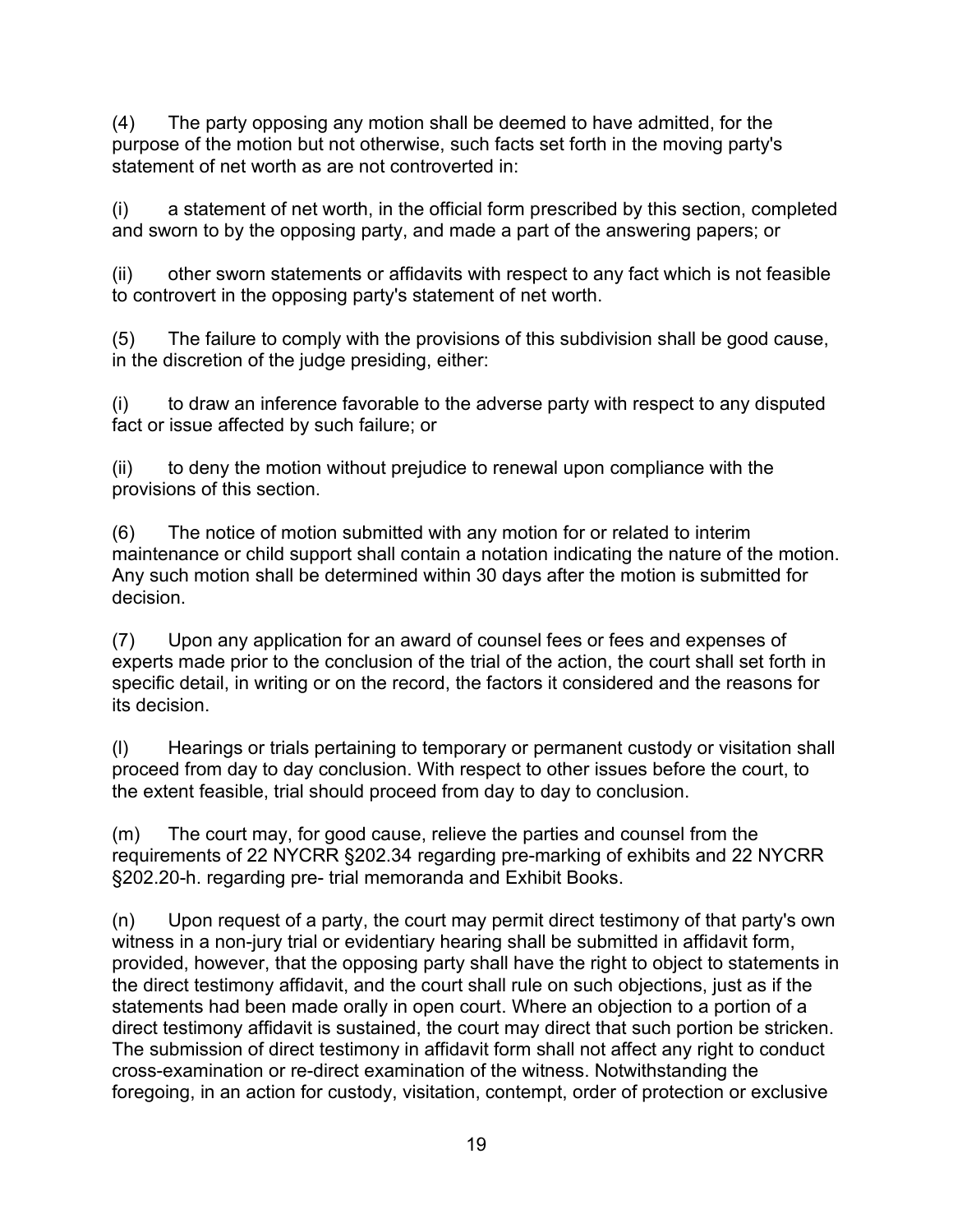occupancy, however. except as provided in NYCRR §202.18, a party or a party's own witness may not testify on direct examination by affidavit.

\(O) Omission or Redaction of Confidential Personal Information from Matrimonial Decisions.

(1) Except as otherwise provided by rule or law or court order, and whether or not a sealing order is or has been sought, prior to submitting any decision, order, judgment, or combined decision and order or judgment in a matrimonial action for publication, the court shall redact the following confidential personal information:

i. the taxpayer identification number of an individual or an entity, including a social security number, an employer identification number, and an individual taxpayer identification number, except the last four digits thereof;

ii. the actual home address of the parties to the matrimonial action and their children;

iii. the full name of an individual known to be a minor under the age of eighteen (18) years of age, except the minor's initials or the first name of the minor with the first initial of the minor's last name; provided that nothing herein shall prevent the court from granting a request to use only the minor's initials or only the word "Anonymous;";

iv. the date of an individual's birth (including the date of birth of minor children), except the year of birth;

v. the full name of either party where there are allegations of domestic violence, neglect, abuse, juvenile delinquency or mental health issues, except the party's initials or the first name of the party with the first initial of the party's last name; provided that nothing herein shall prevent the court from granting a request to use only the party's initials or only the word "Anonymous;"; and

vi. a financial account number, including a credit and/or debit card number, a bank account number, an investment account number, and/or an insurance account number (including a health insurance account number), except the last four digits or letters thereof.

(2) Nothing herein shall require parties to omit or redact personal confidential information as described herein or 22NYCRR § 202.5(e) in papers submitted to the court for filing.

(3) Nothing herein shall prevent the court from omitting or redacting more personal confidential information than is required by this rule, either upon the request of a party or sua sponte.

Amended effective July 1, 2022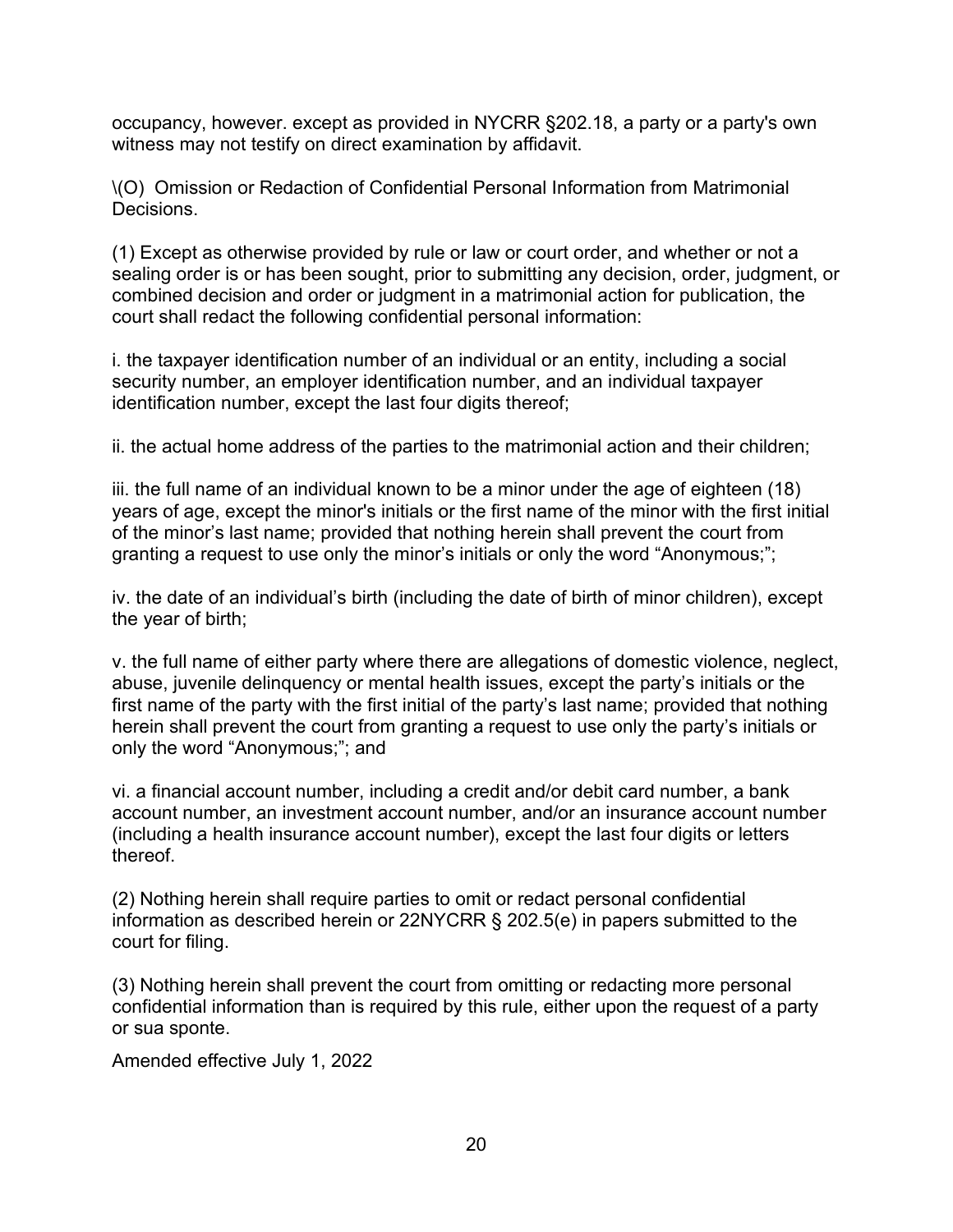#### <span id="page-20-0"></span>**Section 202.16-b Submission of Written Applications in Contested Matrimonial Actions**.

(1) Applicability. This section shall be applicable to all contested matrimonial actions and proceedings in Supreme Court authorized by subdivision (2) of Part B of section 236 of the Domestic Relations Law

(2) Unless otherwise expressly provided by any provision of the CPLR or other statute, and in addition to the requirements of 22 NYCRR §202.16 (k) where applicable, the following rules and limitations are required for the submission of papers in all applications (including post judgment applications) for alimony, maintenance, counsel fees, child support, exclusive occupancy, custody and visitation unless said requirements are waived by the judge for good cause shown:

(i) Applications that are deemed an emergency must comply with 22 NYCRR§202.8 (e) and provide for notice, where applicable, in accordance with same. These emergency applications shall receive a preference by the clerk for processing and the court for signature. Designating an application as an emergency without good cause may be punishable by the issuance of sanctions pursuant to Part 130 of the Rules of the Chief Administrative Judge. Any application designated as an emergency without good cause shall be processed and considered in the ordinary course of local court procedures.

(ii) Where practicable, all orders to show cause, motions or cross-motions for relief should be made in one order to show cause or motion or cross-motion. The utilization of the requirement to move by order to show cause or notice of motion shall be governed by local part rule.

(iii) Length of Papers: Parties shall comply with the word limitations in subsections (a)-(f) of 22 NYCRR §202.8(b) as amended.

(iv) Form of Papers: Parties shall comply with the requirements of 22 NYCRR §202.5(a) as amended.

(v) Notwithstanding 22 NYCRR §202.5 -a, papers and correspondence may be transmitted to the court by fax by a self-represented party without prior court approval unless prohibited by a local part rule or judicial order.

(vi) Self-represented litigants may submit handwritten applications provided that the handwriting is legible and otherwise in conformity with all applicable rules

(vii) Except for affidavits of net worth (pursuant to 22 NYCRR §202.16 (b)), retainer agreements (pursuant to Rule 1400.3 of the Joint Rules of the Appellate Division), maintenance guidelines worksheets and/or child support worksheets, or counsel fee billing statements or affirmations or affidavits related to counsel fees (pursuant to Domestic Relations Law §237 and 22 NYCRR §202.16(k)), all of which may include attachments thereto, all exhibits annexed to any motion, cross motion, order to show cause, opposition or reply may not be greater than three (3) inches thick without prior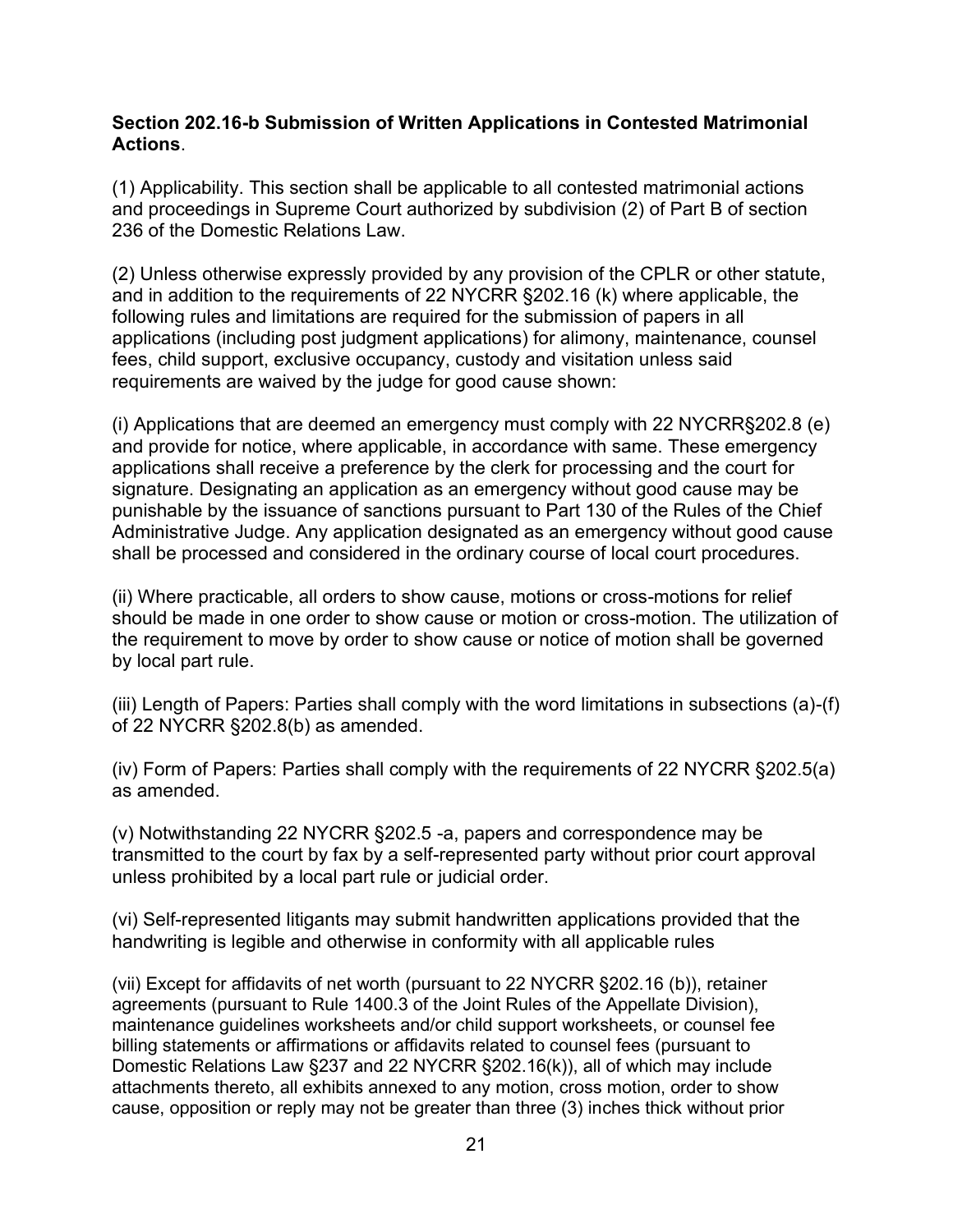permission of the court. All such exhibits must contain exhibit tabs. Amended effective July 1, 2022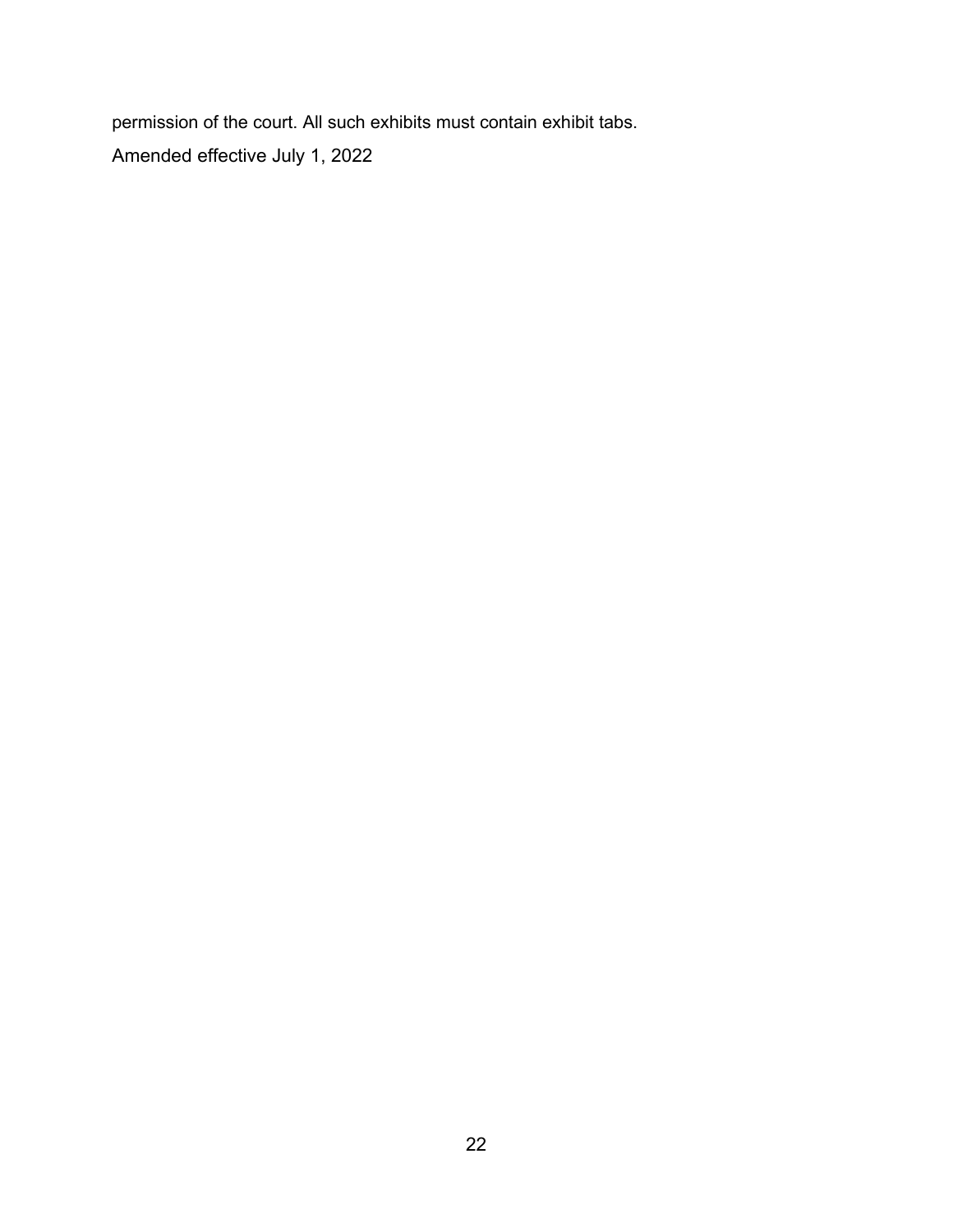#### <span id="page-22-0"></span>**Section 202.20 Interrogatories.**

Interrogatories are limited to 25 in number, including subparts, unless the court orders otherwise. This limit applies to consolidated actions as well.

Historical Note

Added on [Dec. 29. 2020,](https://www.nycourts.gov/LegacyPDFS/RULES/trialcourts/AO-270-20.pdf) effective February 1, 2021

<span id="page-22-1"></span>**Section 202.20-a Privilege Logs.**

(a) Meet and Confer. Parties shall meet and confer at the outset of the case, and from time to time thereafter, to discuss the scope of the privilege review, the amount of information to be set out in the privilege log, the use of categories to reduce documentby-document logging, whether any categories of information may be excluded from the logging requirement, and any other issues pertinent to privilege review, including the entry of an appropriate non-waiver order. To the extent that the collection process and parameters are disclosed to the other parties and those parties do not object, that fact may be relevant to the Court when addressing later discovery disputes.

(b) Court Order. Agreements and protocols agreed upon by parties shall be memorialized in a court order. In the event the parties are unable to enter into an agreement or protocol, the court shall by order provide for the scope of the privilege review, the amount of information to be set out in the privilege log, the use of categories to reduce document-by-document logging, whether any categories of information may be excluded from the logging, whether any categories of information may be excluded from the logging requirement, and any other issues pertinent to privilege review, including the entry of an appropriate non-waiver order, and the allocation of costs and expenses as between the parties.

Historical Note

Added on [Dec. 29. 2020,](https://www.nycourts.gov/LegacyPDFS/RULES/trialcourts/AO-270-20.pdf) effective February 1, 2021

### <span id="page-22-2"></span>**Section 202.20-b Limitations on Depositions.**

(a) Unless otherwise stipulated to by the parties or ordered by the court: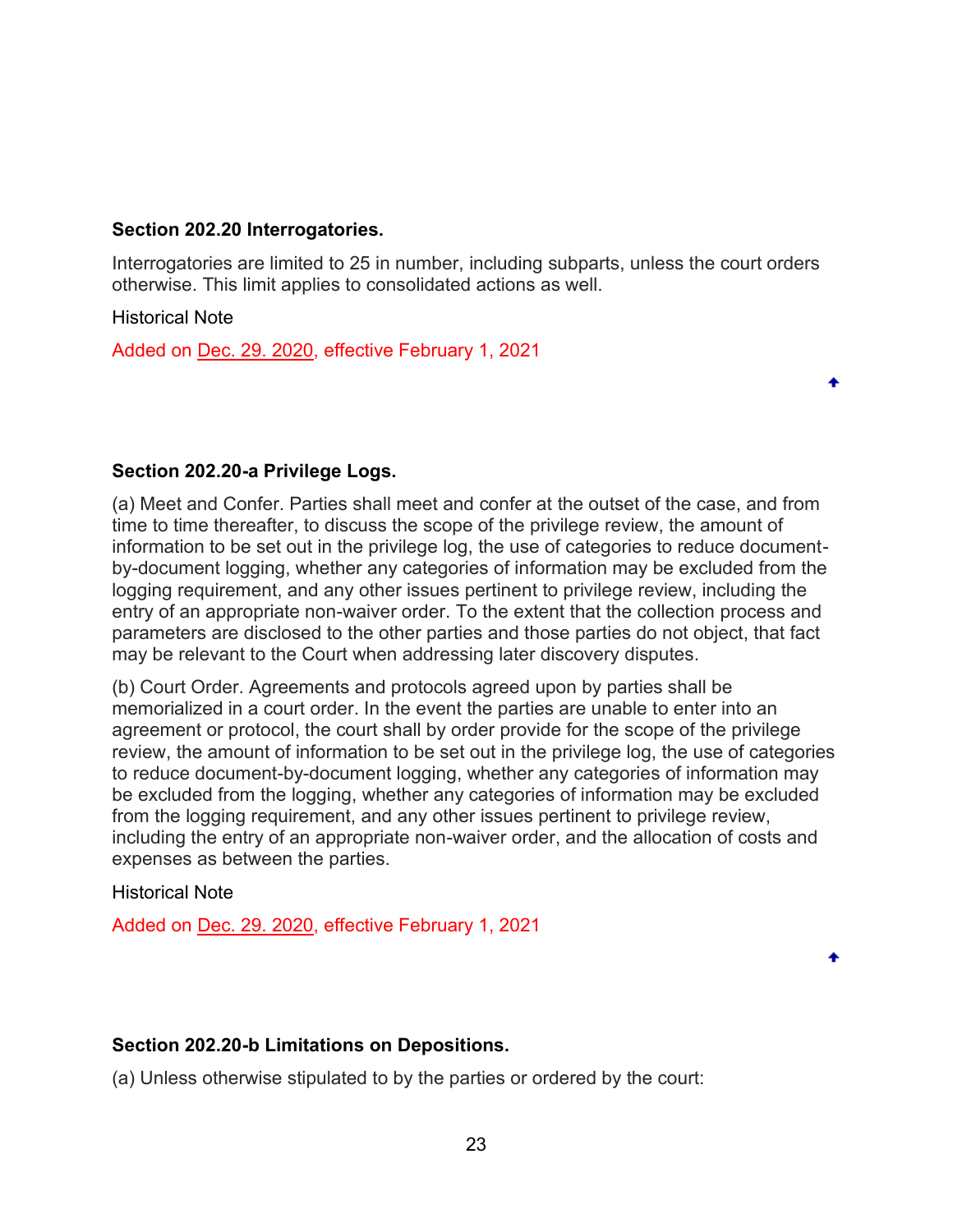(1) the number of depositions taken by plaintiffs, or by defendants, or by third-party defendants, shall be limited to 10; and

(2) depositions shall be limited to 7 hours per deponent.

(b) Notwithstanding subsection (a)(1) of this Rule, the propriety of and timing for depositions of non-parties shall be subject to any restrictions imposed by applicable law.

(c) For the purposes of subsection (a)(1) of this Rule, the deposition of an entity through one or more representatives shall be treated as a single deposition even though more than one person may be designated to testify on the entity's behalf.

(d) For the purposes of this Rule, each deposition of an officer, director, principal or employee of an entity who is also a fact witness, as opposed to an entity representative pursuant to CPLR 3106(d), shall constitute a separate deposition.

(e) For the purposes of subsection (a)(2) of this Rule, the deposition of an entity shall be treated as a single deposition even though more than one person may be designated to testify on the entity's behalf. Notwithstanding the foregoing, the cumulative presumptive durational limit may be enlarged by agreement of the parties or upon application for leave of Court, which shall be freely granted.

(f) For good cause shown, the court may alter the limits on the number of depositions or the duration of an examination.

(g) Nothing in this Rule shall be construed to alter the right of any party to seek any relief that it deems appropriate under the CPLR or other applicable law.

Historical Note

Added on [Dec. 29. 2020,](https://www.nycourts.gov/LegacyPDFS/RULES/trialcourts/AO-270-20.pdf) effective February 1, 2021

### <span id="page-23-0"></span>**Section 202.20-c Requests for Documents.**

(a) For each document request propounded, the responding party shall, in its Response and Objections served pursuant to CPLR 3122(a) (the "Response"), either:

(1) state that the production is made as requested; or

(2) state with reasonable particularity the grounds for any objection to production.

(b) Each Response shall state: (i) whether the objection(s) interposed pertains to all or part of the request being challenged; (ii) whether any documents or categories of documents are being withheld, and if so, which of the stated objection(s) forms the basis for the responding party's decision to withhold otherwise responsive documents or categories of documents: and (iii) the manner in which the responding party intends to limit the scope of its production.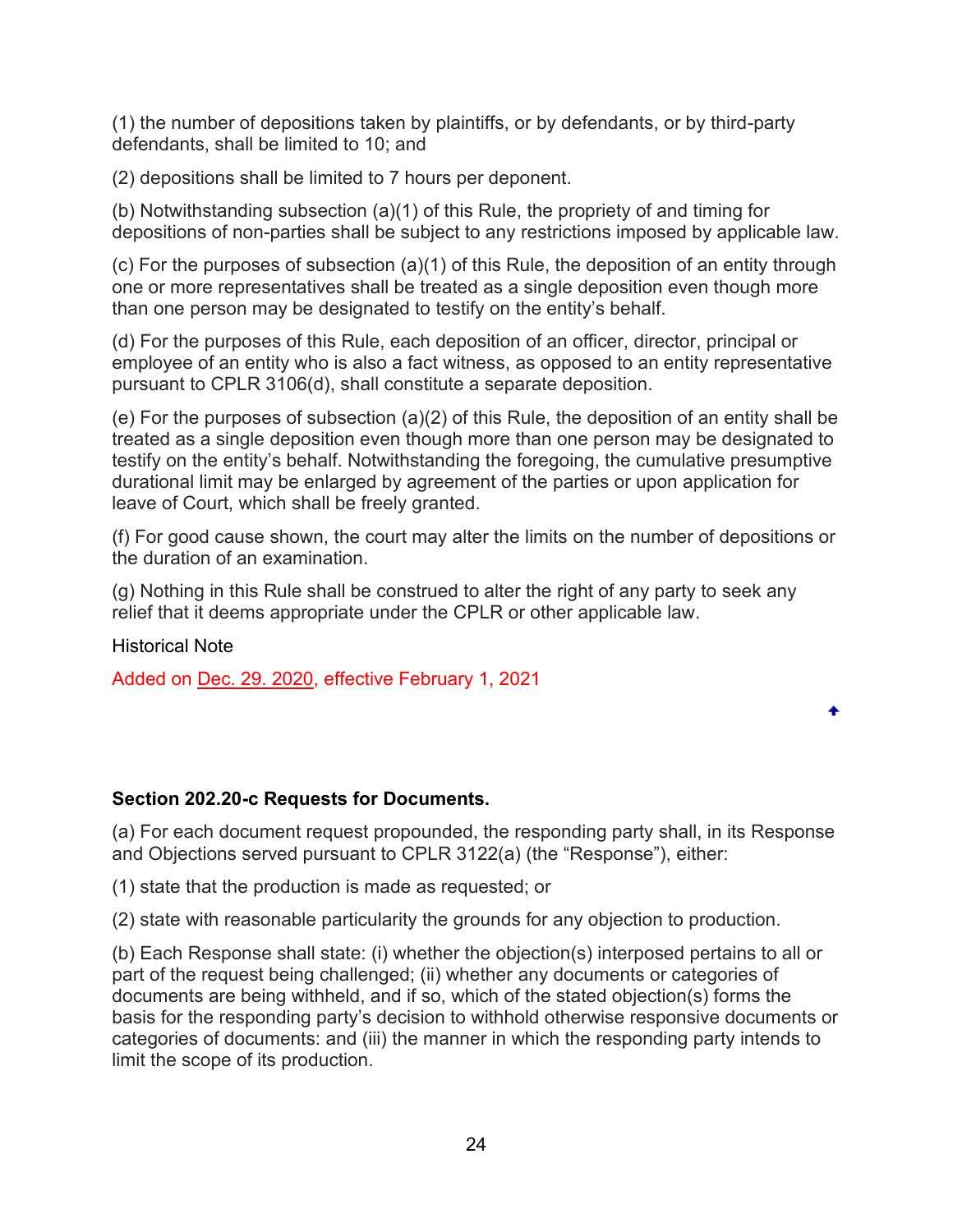(c) In each Response, the responding party shall verify, for each individual requests: (i) whether the production of documents in its possession, custody or control and that are responsive to the individual request, as propounded or modified, is complete; or (ii) that there are no documents in its possession, custody or control that are responsive to the individual request as propounded or modified.

(d) Nothing contained herein is intended to conflict with a party's obligation to supplement its disclosure obligations pursuant to CPLR 3101(h).

(e) The parties are encouraged to use the most efficient means to review documents, including electronically stored information ("ESI"), that is consistent with the parties' disclosure obligations under Article 31 of the CPLR and proportional to the needs of the case. Such means may include technology-assisted review, including predictive coding, in appropriate cases. The parties are encouraged to confer, at the outset of discovery and as needed throughout the discovery period, about technology-assisted review mechanisms they intend to use in document review and production.

(f) Absent good cause, a party may not use at trial or otherwise any document which was not produced in response to a request for such document or category of document, which request was not objected to or, if objected to, such objection was overruled by the court.

٠

Historical Note

Added on [Dec. 29. 2020,](https://www.nycourts.gov/LegacyPDFS/RULES/trialcourts/AO-270-20.pdf) effective February 1, 2021

# <span id="page-24-0"></span>**Section 202.20-d Depositions of Entities; Identification of Matters.**

(a) A notice or subpoena may name as a deponent a corporation, estate, trust, partnership, limited liability company, association, joint venture, public corporation, government, or governmental subdivision, agency or instrumentality, or any other legal or commercial entity.

(b) Notices and subpoenas directed to an entity may enumerate the matters upon which the person is to be examined, and if so enumerated, the matters must be described with reasonable particularity.

(c) If the notice or subpoena to an entity does not identify a particular officer, director, member or employee of the entity, but elects to set forth the matters for examination as contemplated in section (b) of this Rule, then no later than ten days prior to the scheduled deposition:

(1) the named entity must designate one or more officers, directors, members or employees, or other individual(s) who consent to testify on its behalf;

(2) such designation must include the identity, description or title of such individual(s); and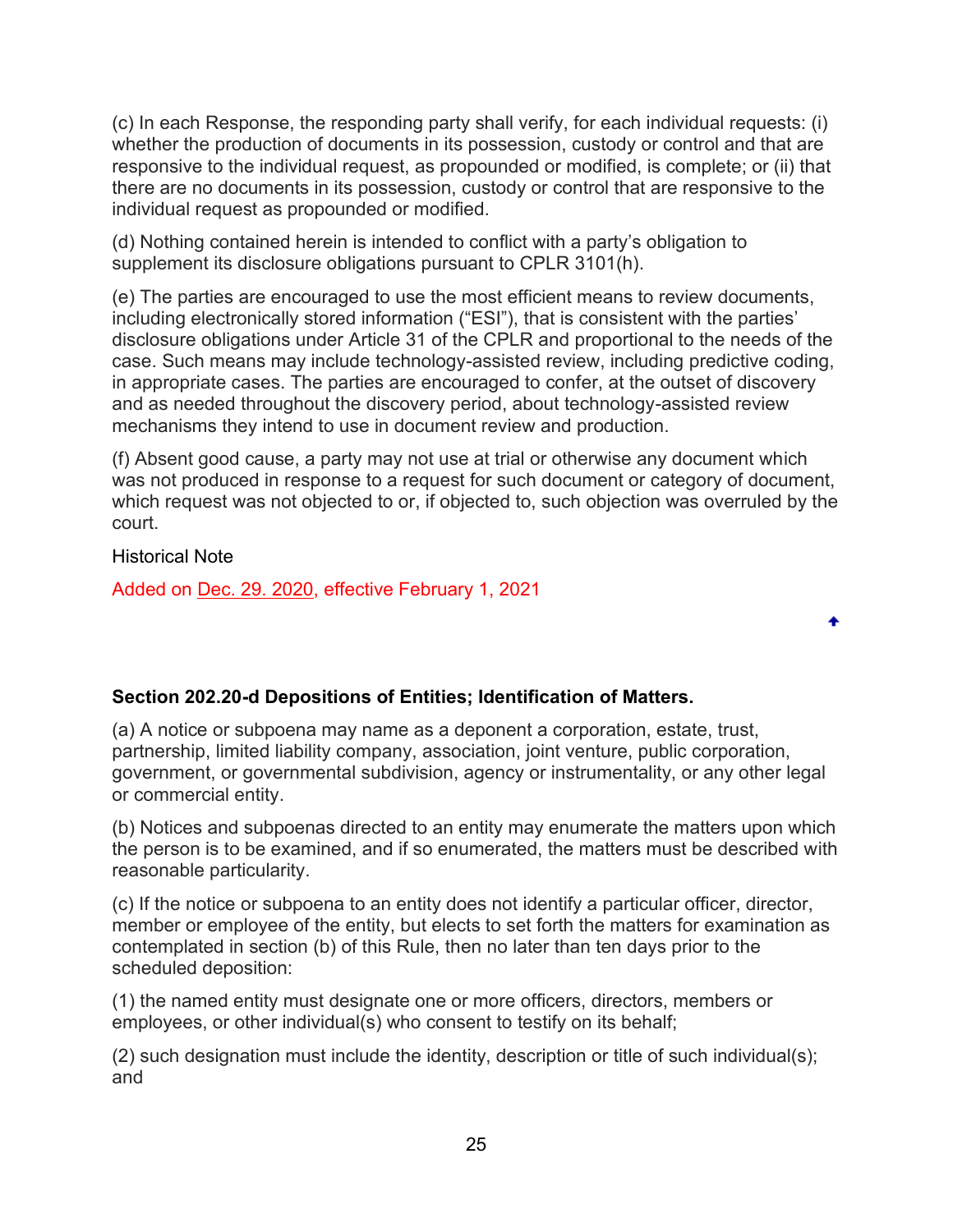(3) if the named entity designates more than one individual, it must set out the matters on which each individual will testify.

(d) If the notice or subpoena to an entity does identify a particular officer, director, member or employee of the entity, but elects to set forth the matters for examination as contemplated in section (b) of this Rule, then: (1) pursuant to CPLR 3106(d), the named entity shall produce the individual so designated unless it shall have, no later than ten days prior to the scheduled deposition, notified the requesting party that another individual would instead be produced and the identity, description or title of such individual is specified. If timely notification has been so given, such other individual shall instead be produced;

(2) pursuant to CPLR 3106(d), a notice or subpoena that names a particular officer, director, member, or employee of the entity shall include in the notice or subpoena served upon such entity the identity, description or title of such individual; and

(3) if the named entity, pursuant to subsection (d)(1) of this Rule, cross-designates more than one individual, it must set out the matters on which each individual will testify.

(e) A subpoena must advise a nonparty entity of its duty to make the designations discussed in this Rule.

(f) The individual(s) designated must testify about information known or reasonably available to the entity.

(g) Deposition testimony given pursuant to this Rule shall be usable against the entity on whose behalf the testimony is given to the same extent provided in CPLR 3117(2) and the applicable rules of evidence.

(h) This Rule does not preclude a deposition by any other procedure allowed by the CPLR.

Historical Note

Added on [Dec. 29. 2020,](https://www.nycourts.gov/LegacyPDFS/RULES/trialcourts/AO-270-20.pdf) effective February 1, 2021

# <span id="page-25-0"></span>**Section 202.20-e Adherence to Discovery Schedule.**

(a) Parties shall strictly comply with discovery obligations by the dates set forth in all case scheduling orders. Applications for extension of a discovery deadline shall be made as soon as practicable and prior to the expiration of such deadline. Noncompliance with such an order may result in the imposition of an appropriate sanction against that party or for other relief pursuant to CPLR 3126.

(b) If a party seeks documents from an adverse party as a condition precedent to a deposition of such party and the documents are not produced by the date fixed, the party seeking disclosure may ask the court to preclude the non-producing party from introducing such demanded documents at trial.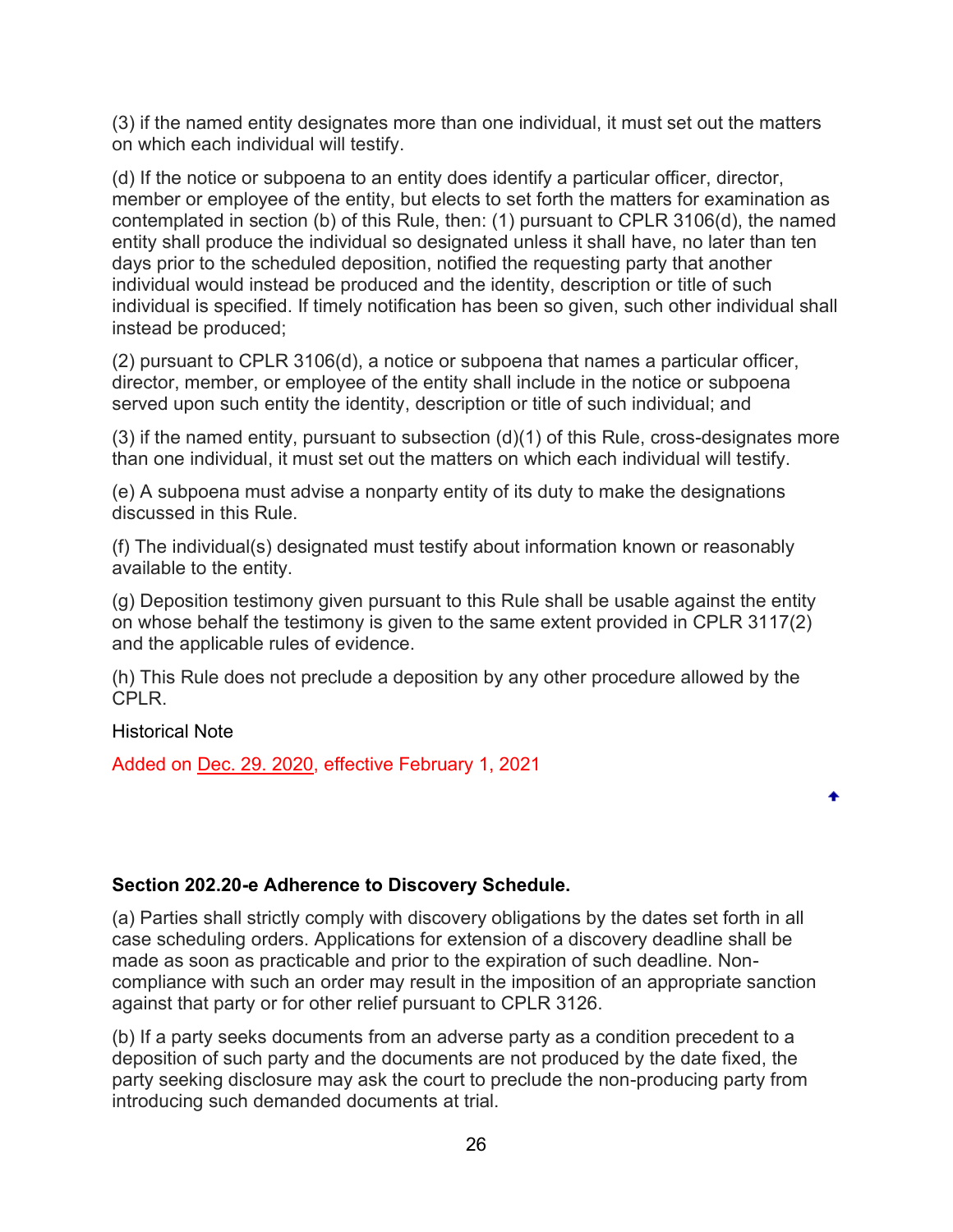Historical Note Added on [Dec. 29. 2020,](https://www.nycourts.gov/LegacyPDFS/RULES/trialcourts/AO-270-20.pdf) effective February 1, 2021

#### <span id="page-26-0"></span>**Section 202.20-f Disclosure Disputes.**

(a) To the maximum extent possible, discovery disputes should be resolved through informal procedures, such as conferences, as opposed to motion practice.

(b) Absent exigent circumstances, prior to contacting the court regarding a disclosure dispute, counsel must first consult with one another in a good faith effort to resolve all disputes about disclosure. Such consultation must take place by an in-person or telephonic conference. In the event that a discovery dispute cannot be resolved other than through motion practice, each such discovery motion shall be supported by an affidavit or affirmation from counsel attesting to counsel having conducted an in-person or telephonic conference, setting forth the date and time of such conference, persons participating, and the length of time of the conference. The unreasonable failure or refusal of counsel to participate in a conference requested by another party may relieve the requesting party of the obligation to comply with this paragraph and may be addressed by the imposition of sanctions pursuant to Part 130. If the moving party was unable to conduct a conference due to the unreasonable failure or refusal of an adverse party to participate, then such moving party shall, in an affidavit or affirmation, detail the efforts made by the moving party to obtain such a conference and set forth the responses received.

(c) The failure of counsel to comply with this rule may result in the denial of a discovery motion, without prejudice to renewal once the provisions of this rule have been complied with, or in such motion being held in abeyance until the informal resolution procedures of the court are conducted.

Historical Note

Added on [Dec. 29. 2020,](https://www.nycourts.gov/LegacyPDFS/RULES/trialcourts/AO-270-20.pdf) effective February 1, 2021

### <span id="page-26-1"></span>**Section 202.20-g Rulings at Disclosure Conferences.**

The following procedures shall govern all disclosure conferences conducted by nonjudicial personnel.

Prior to the conclusion of the conference, at the request of any party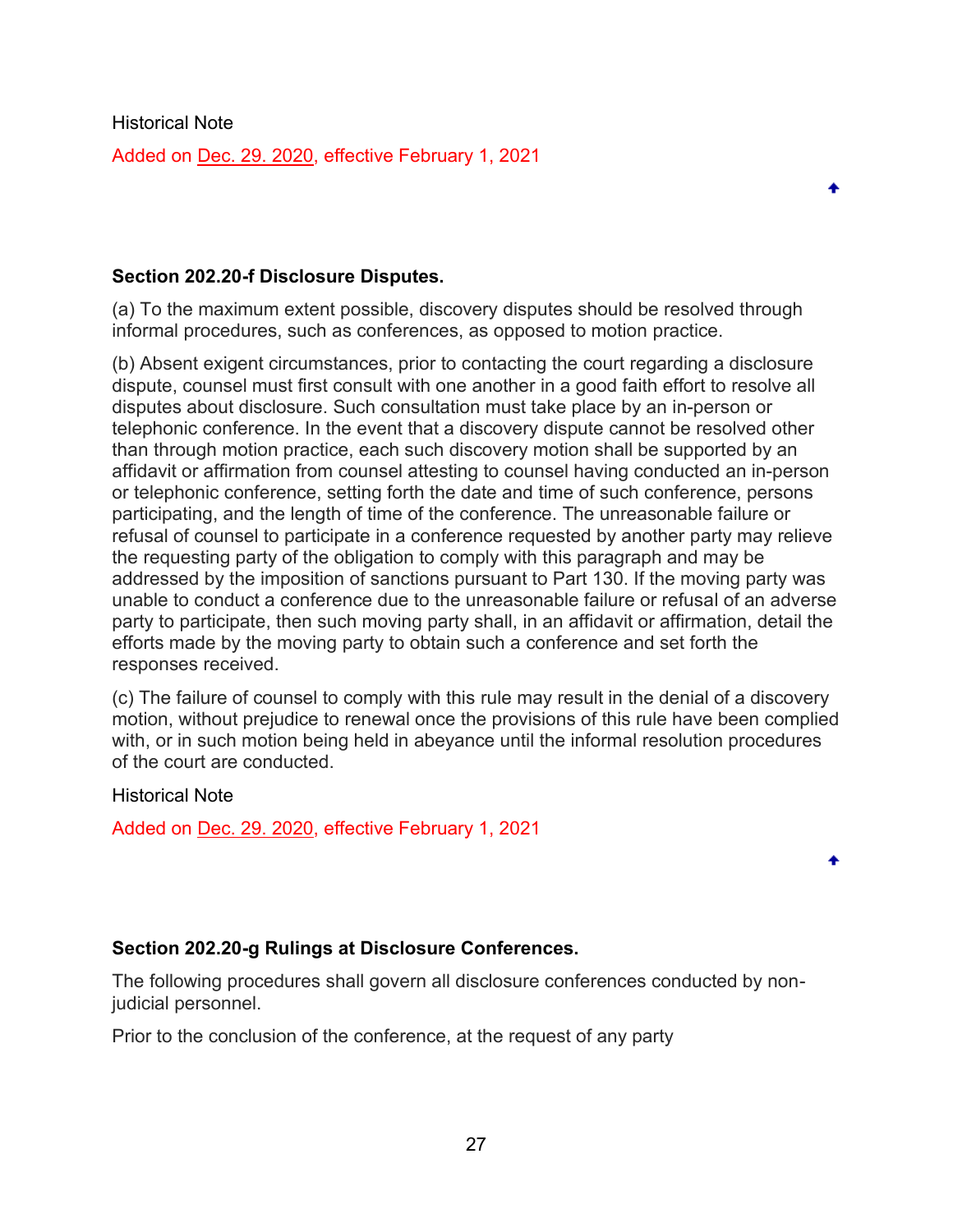(1) all resolutions shall be dictated into the record, and either the transcript shall be submitted to the court to be "so ordered," or the court shall otherwise enter an order incorporating the resolutions reached;

(2) the parties shall prepare a writing setting forth the resolutions reached and submit the writing to the court for approval and signature by the justice presiding; or

(3) prior to the conclusion of the conference, the parties shall prepare an outline of the material terms of any resolution and shall thereafter agree upon and jointly submit to the court within one (1) business day of the conference a stipulated proposed order, memorializing the resolution of their discovery dispute. If the parties are unable to agree upon an appropriate form of proposed order, they shall so advise the court so that the court can direct an alternative course of action.

٠

٠

Historical Note

Added on [Dec. 29. 2020,](https://www.nycourts.gov/LegacyPDFS/RULES/trialcourts/AO-270-20.pdf) effective February 1, 2021

## <span id="page-27-0"></span>**Section 202.20-h Pre-Trial Memoranda, Exhibit Book and Requests for Jury Instructions.**

(a) Counsel shall submit pre-trial memoranda at the pre-trial conference, or such other time as the court may set. Counsel shall comply with CPLR 2103(e). A single memorandum no longer than 25 pages shall be submitted by each side. No memoranda in response shall be submitted.

(b) On the first day of trial or at such other time as the court may set, counsel shall submit an indexed binder or notebook, or the electronic equivalent, of trial exhibits for the court's use. A copy for each attorney on trial and the originals in a similar binder or notebook for the witnesses shall be prepared and submitted. Plaintiff's exhibits shall be numerically tabbed, and defendant's exhibits shall be tabbed alphabetically.

(c) Where the trial is by jury, counsel shall, on the first day of the trial or such other time as the court may set, provide the court with case-specific requests to charge and proposed jury interrogatories. Where the requested charge is from the New York Pattern Jury Instructions - Civil, a reference to the PJI number will suffice. Submissions should be by hard copy and electronically, as directed by the court.

Historical Note

Added on [Dec. 29. 2020,](https://www.nycourts.gov/LegacyPDFS/RULES/trialcourts/AO-270-20.pdf) effective February 1, 2021

# <span id="page-27-1"></span>**Section 202.20-i Direct Testimony by Affidavit.**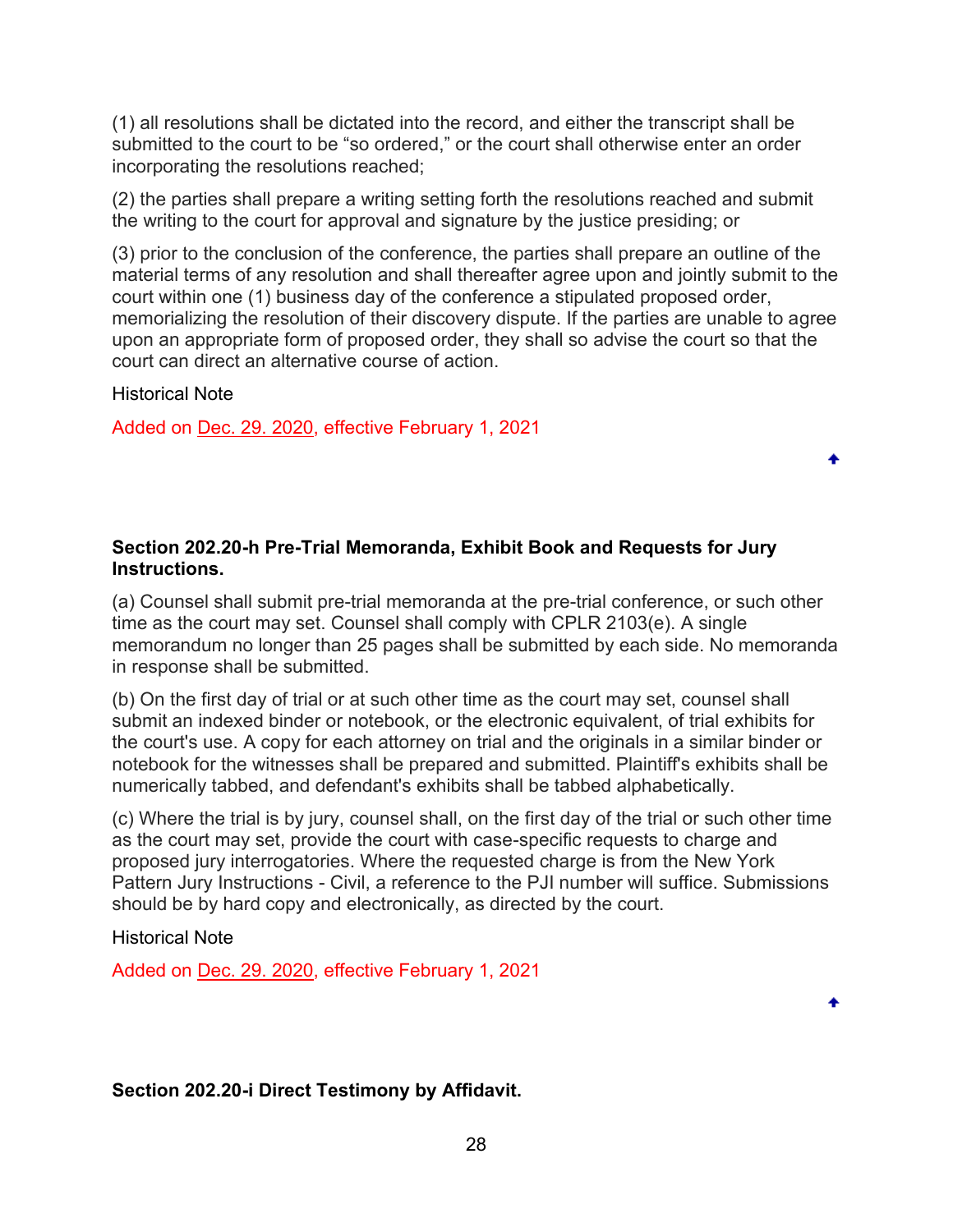The court may require that direct testimony of a party's own witness in a non-jury trial or evidentiary hearing shall be submitted in affidavit form, provided, however, (a) that the court may not require the submission of a direct testimony affidavit from a witness who is not under the control of the party offering the testimony and (b) the opposing party shall have the right to object to statements in the direct testimony affidavit, and the court shall rule on such objections, just as if the statements had been made orally in open court. Where an objection to a portion of a direct testimony affidavit is sustained, the court may direct that such portion be stricken. The submission of direct testimony in affidavit form shall not affect any right to conduct cross-examination or re-direct examination of the witness.

Historical Note

Added on [Dec. 29. 2020,](https://www.nycourts.gov/LegacyPDFS/RULES/trialcourts/AO-270-20.pdf) effective February 1, 2021

# <span id="page-28-0"></span>**Section 202.20-j Parties and nonparties should adhere to the Electronically Stored Information ("ESI") guidelines set forth in Appendix hereto.**

٠

Section V of Appendix A of the Uniform Civil Rules for the Supreme Court and the County Courts is hereby amended as follows:

V. The requesting party shall defray the nonparty's reasonable production expenses in accordance with Rules 3111 and 3122(d) of the CPLR.

Historical Note

Added on [Dec. 29. 2020,](https://www.nycourts.gov/LegacyPDFS/RULES/trialcourts/AO-270-20.pdf) effective February 1, 2021

# <span id="page-28-1"></span>**Section 202.23 Staggered Court Appearances.**

Staggered court appearances are a mechanism to increase efficiency in the courts and to decrease lawyers' time waiting for a matter to be called by the courts. While this rule is intended to streamline the litigation process, it will be ineffectual without the cooperation and participation of litigants. Improving the process of litigation by instituting staggered court appearances, for example, requires not only the promulgation of rules such as this one, but also, and more importantly, the proactive and earnest adherence to such rules by parties and their counsel and the court.

(a) Each court appearance for oral argument on a motion shall be assigned either a set time or a time interval during which the appearance is expected to be held. The assignment of time or time interval, and the length of time allotted to a case is solely in the discretion of the court.

(b) In order for the court to be able to address any and all matters of concern to the court and in order for the court to avoid the appearance of holding ex parte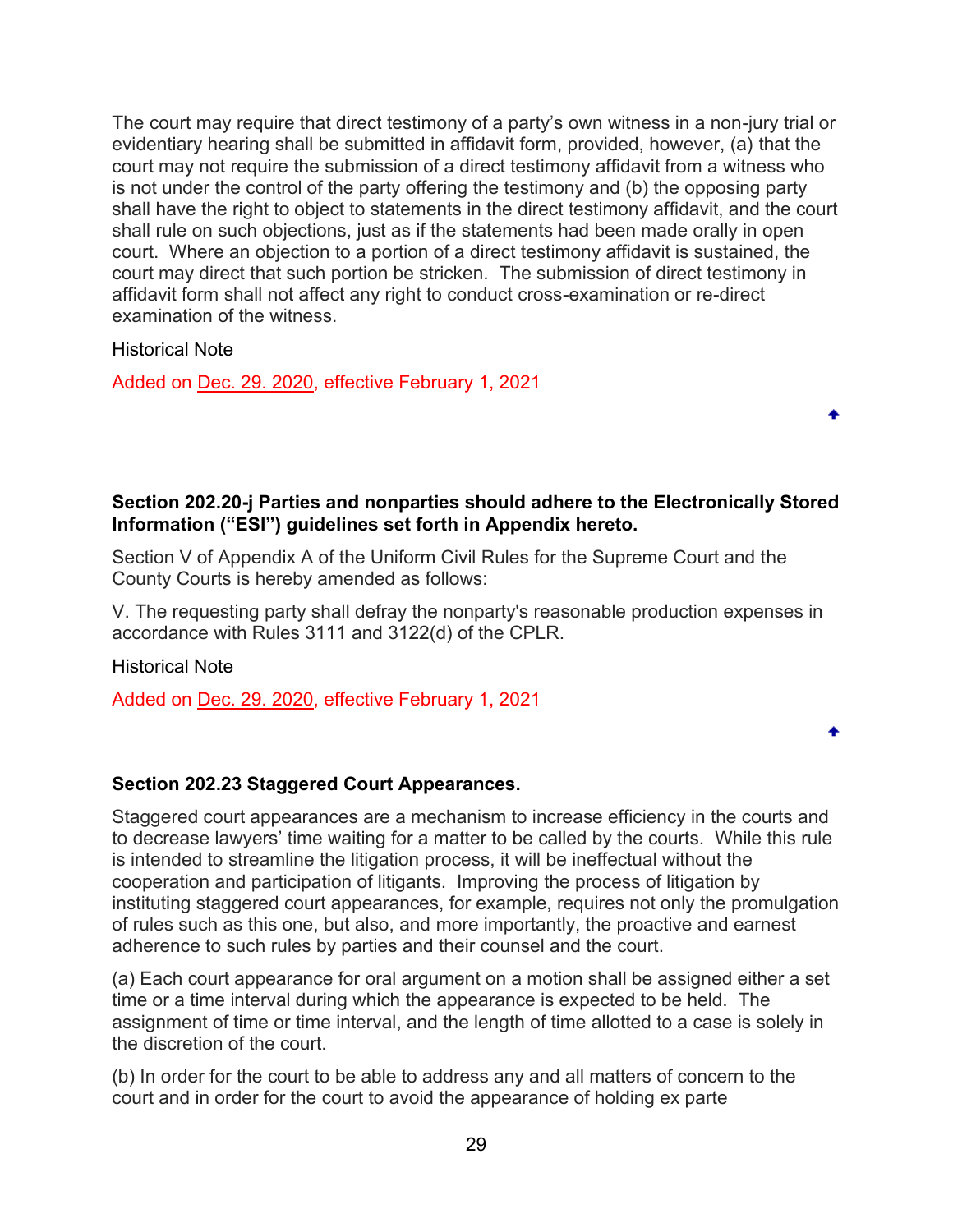communications with one or more parties in the case, even those parties who believe that they are not directly involved in the matter before the court must appear at the appointed date and time assigned by the court unless specifically excused by the court.

(c) Since the court is setting aside a specific time or time interval for the case and since there are occasions when the court's electronic or other notification system fails or occasions when a party fails to receive the court-generated notification, each attorney who receives notification of an appearance on a specific date and time is responsible for notifying all other parties by e-mail that the matter is scheduled to be heard on that assigned date and time. All parties are directed to exchange e-mail addresses with each other at the commencement of the case and to keep these e-mail addresses current, in order to facilitate notification by the person(s) receiving the court notification.

(d) Requests for adjournments shall be transmitted in writing to the court and to all parties, in such manner as the court may direct, so as to be received no later than 48 hours before the hearing and shall set forth whether the other parties consent to the adjournment.

Historical Note:

Added on [Dec. 29. 2020,](https://www.nycourts.gov/LegacyPDFS/RULES/trialcourts/AO-270-20.pdf) effective February 1, 2021

### <span id="page-29-0"></span>**Section 202.26 Settlement and Pretrial Conferences.**

(a) Settlement Conference. At the time of certification of the matter as ready for trial or at any time after the discovery cut-off date, the court may schedule a settlement conference which shall be attended by counsel and the parties, who are expected to be fully prepared to discuss the settlement of the matter.

٠

(b) Pre-Trial Conference. Prior to Trial, counsel shall confer in a good faith effort to identify matters not in contention, resolve disputed questions without need for court intervention and further discuss settlement of the case. Where a pre-trial conference is scheduled, or otherwise prior to the commencement of opening statements, counsel shall be prepared to discuss all matters as to which there is disagreement between the parties and settlement of the matter, and the court may require the parties to prepare a written stipulation of undisputed facts.

(c) Consultation Regarding Expert Testimony. The court may direct that prior, or during, trial, counsel for the parties consult in good faith to identify those aspects of their respective experts' anticipated testimony that are not in dispute. The court may further direct that any agreements reached in this regard shall be reduced to a written stipulation.

Historical Note Sec. filed Jan. 9, 1986; amd. filed Aug. 4, 1998 eff. Sept. 14, 1998. Amended (g).

Amended (e) on [Oct. 1, 2006](https://www.nycourts.gov/LegacyPDFS/RULES/trialcourts/202-26_amend.pdf)

Amended on [Dec. 29. 2020,](https://www.nycourts.gov/LegacyPDFS/RULES/trialcourts/AO-270-20.pdf) effective February 1, 2021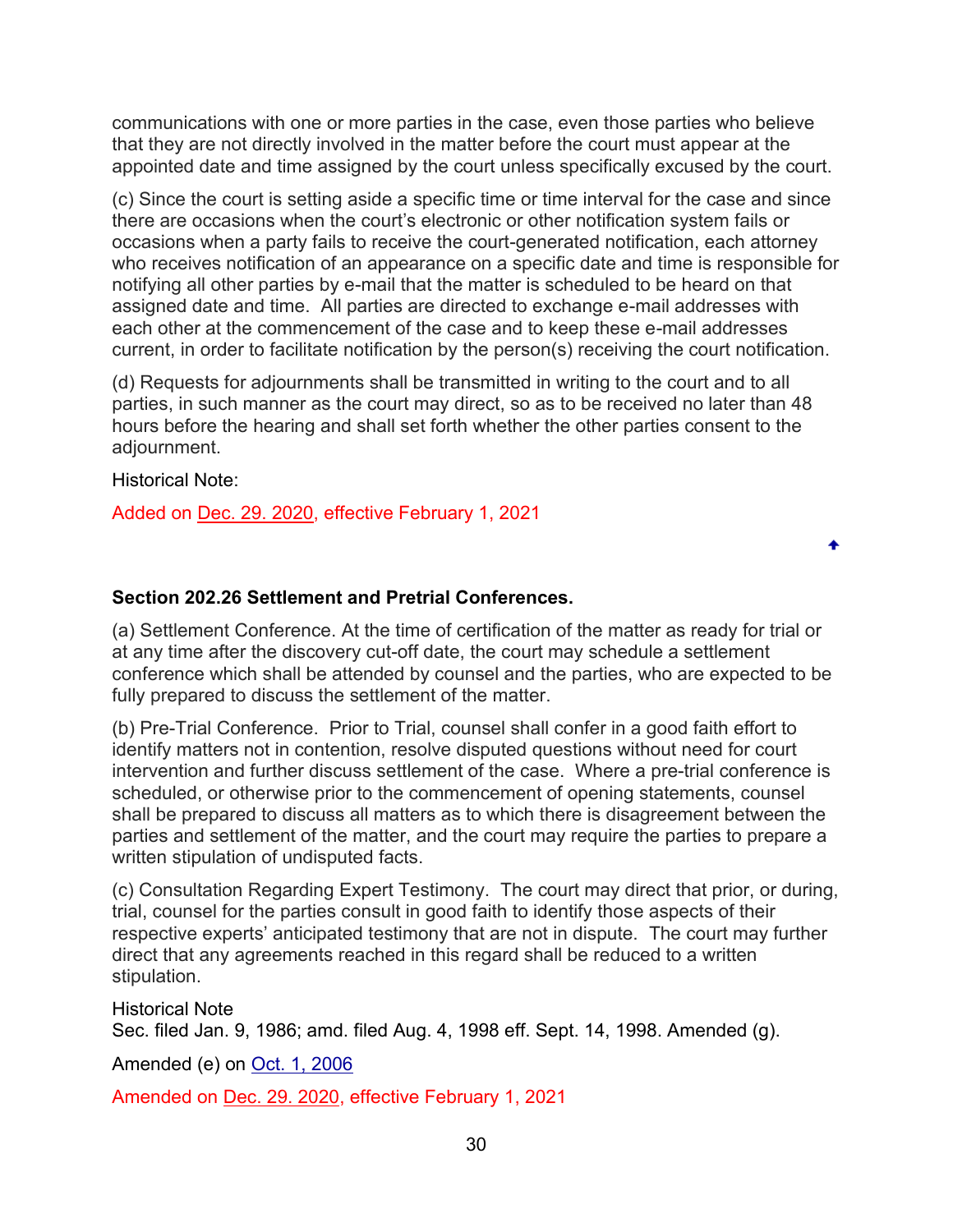## <span id="page-30-0"></span>**Section 202.28 Discontinuance of Civil Actions and Notice to the Court.**

(a) If an action is settled, discontinued, or otherwise disposed of, counsel shall immediately inform the assigned judge or court part by submission of a copy of the stipulation or a letter directed to the clerk of the part along with notice to the chambers of the assigned judge via telephone, or email. This notification shall be made in addition to the filing of a stipulation with the county clerk.

(b) Counsel, including self-represented litigants, are under a continuing obligation to notify the court as promptly as possible in the event that an action is settled, discontinued or otherwise disposed of or if a case or motion has become wholly or partially moot, or if a party has died or filed a petition in bankruptcy. Such notification shall be made to the assigned judge in writing.

Historical Note Sec. filed Jan. 9, 1986; repealed, new filed April 26, 1993 eff. April 14, 1993.

Amended on [May 20,2013](https://www.nycourts.gov/LegacyPDFS/RULES/trialcourts/202-28_amend.pdf)

Amended (a) & (b) on [Dec. 29. 2020,](https://www.nycourts.gov/LegacyPDFS/RULES/trialcourts/AO-270-20.pdf) effective February 1, 2021

### <span id="page-30-1"></span>**Section 202.29 Settlement Conference Before a Justice Other than the Justice Assigned to the Case.**

▲

In any civil action or proceeding, should counsel wish to proceed with a settlement conference before a justice or judge other than the justice or judge assigned to the case, counsel may jointly request that the assigned justice or judge grant such a separate settlement conference. The request may be made at any time in the litigation. Such request will be granted in the discretion of the justice or judge assigned to the case upon finding that such a separate settlement conference would be beneficial to the parties and the court and would further the interests of justice. If the request is granted, the assigned justice or judge shall make appropriate arrangements for the designation of a "settlement judge."

Historical Note:

Added on [Dec. 29. 2020,](https://www.nycourts.gov/LegacyPDFS/RULES/trialcourts/AO-270-20.pdf) effective February 1, 2021

### <span id="page-30-2"></span>**Section 202.34 Pre-Marking of Exhibits**

Counsel for the parties shall consult prior to trial and shall in good faith attempt to agree upon the exhibits that will be offered into evidence without objection. Prior to the